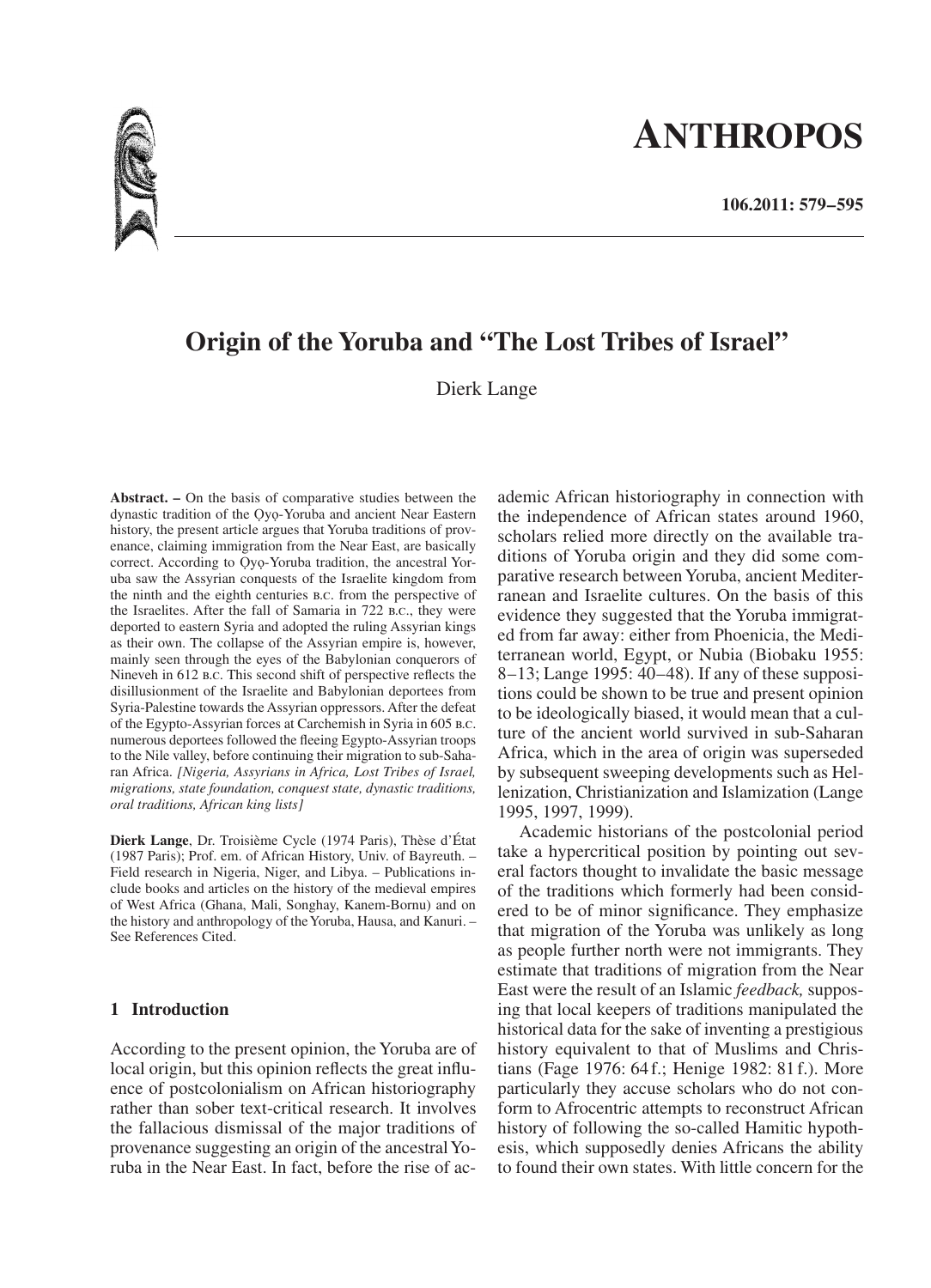available sources, they claim that any reference to migrations from outside Africa results mainly from the attempt to justify colonialism by projecting the colonial situation into the past (Law 2009: 297 f.). Clearly such ideological preconceptions based on nationalistic historiography erect considerable barriers for any sober approach to the available historical sources. Moreover, they greatly inhibit any attempt to venture beyond the natural barriers of regional studies and they create enormous obstacles for the integration of Africa into world history in ancient times.

# **1.1 Migration from the Near East and the Foundation of the Sahelian States North of the Yoruba**

From the ninth century A.D. onward, numerous Arab authors provide information on African states south of the Sahara obtained from Arab and Berber traders who had visited them. Most of these authors were geographers with little interest in history. A great exception is al-Yaʿqūbī, the earliest of the three most important historians of the Arabs, who was born in Iraq and finished his acclaimed *Ta'rīkh* in 873 in Khurasan. It is very fortunate for African history that al-Yaʿqūbī had a global view of mankind, far transcending the Islamic horizon. After relating the history of the biblical patriarchs and that of the ancient world, he continues with India and China, and then turns his attention to sub-Saharan Africa, beginning his account with a great migration:

The people of the progeny of H ām, son of Noah, left the ˙ country of Babel, went to the west, crossed the Euphrates, continued to Egypt and thence moved to East and West Africa. West of the Nile the Zaghawa settled in Kanem, next the Hausa (text: H WD N), then the Kawkaw and finally the people of Ghana (Levtzion and Hopkins 1981: 21).

Historians tend to discard this information as fictive because it seems to press all early human history into the mould of descent from Noah. However, it can be shown that al-Yaʿqūbī was too dedicated to facts to manipulate the history of African people by inventing ex nihilo details of an early migration in order to make it fit the preconceived idea of biblical descent. Most likely he relied in this case on information obtained from travelers who had visited the Sahelian kingdoms themselves. In fact, two other writers, Ibn Qutayba in the ninth century and al-Masʿūdī in the tenth, echo similar partly independent traditions (Levtzion and Hopkins 1981: 15, 31).

Today the court historians of these surviving kingdoms still relate stories of early migrations. This is the case in Kanem-Bornu, where the dynastic hero is said to have migrated with his people from Baghdad to Yemen and hence to the region of Lake Chad (Lange 2010b: 89–93; 2011b: 3–10). In the central Hausa state of Daura, the great national tradition claims that the bulk of the people came from Syria-Palestine and that the leader originated from Baghdad (Palmer 1928: 132 f.; Lange 2004: 289 f.). Further to the west, in Kebbi traditionalists relate the story of a legendary hero who departed from a town in the Near East and continued with his followers via Egypt and Fezzan to the present locations of the people (Lange 2009: 363– 366). The heroes of these and other stories of migrations can in some cases – such as Kanem and Kebbi – be identified with the great Mesopotamian empire builder Sargon of Akkad (2334–2279), who mutated into an epoch hero, incorporating into his figure several, later ancient Near Eastern kings, und finally even leading his people to West Africa. In other cases, the hero of the migration corresponds to the Assyrian refugee king, Assur-uballit II (612– 609). From the Babylonian Chronicle we know the major details of the fall of the Assyrian Empire: the defeated crown prince fled with his troops from the conquered city of Nineveh, was crowned as the last king of Assyria in Harran in Syria, and got military support from the Egyptians, but he became so insignificant that the Chronicle omits any mention of him in connection with the crushing defeat of the Egyptian troops at Carchemish in 605 b.c. (Grayson 1975: 94–99; Oates 1991: 182f.). Assuruballit II figures prominently in several West African traditions: the great Hausa legend of Daura calls him after his second name Bayajidda (*uballit*  $>$  hava-*iidd(a*)) relates his flight with half of the roy $baya$ -jidd(a)), relates his flight with half of the royal troops from "Baghdad" (as an actualization of Nineveh), traces his migration to Bornu (for Egypt) where the king of Bornu lent his troops little by little for his own benefit, until the hero finally travelled alone on his horse to Daura in Hausaland, where he killed the dragon, married the queen, who had earlier immigrated with her people from Syria-Palestine, had children with her, and thus became the founder of the seven Hausa states (Palmer 1928: 133 f.; Lange 2004: 290– 295). According to the original version of the written reports of Kanem, the leader of the great migration via Egypt and Fezzan was Arku, a name which due to its Akkadian meaning, "the second," seems to designate Assuruballit II (Lange 2011b: 17 f.). Hence, the tradi-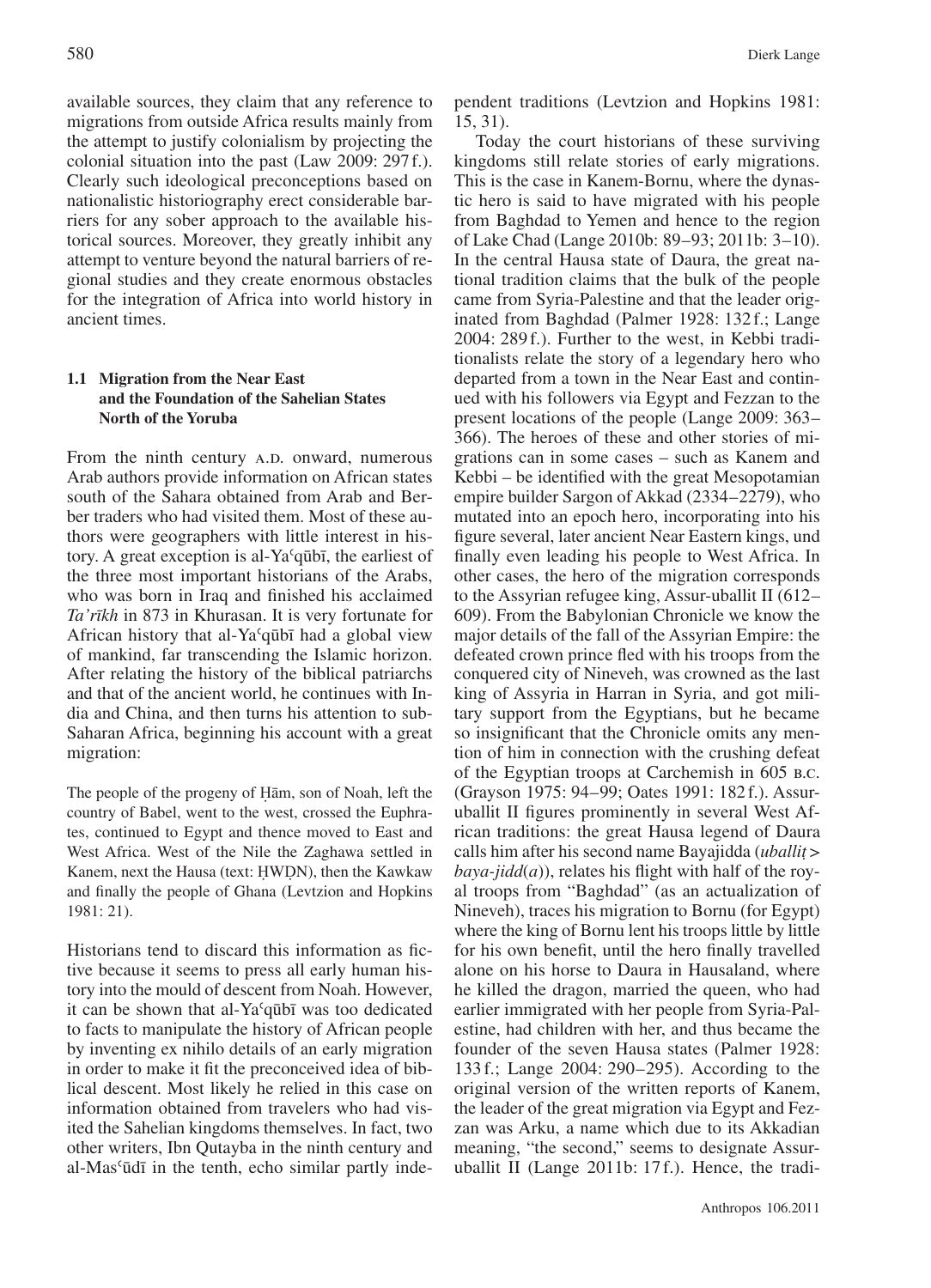

**Map:** The great migration of refugees from the collapsing Assyrian Empire c. 605 b.c. according to Yoruba tradition.

tions of major states situated north of the Yoruba refer to a great migration of state builders from the Near East, in which the heroic leader bears either some form of the name of the greatest Mesopotamian empire builder Sargon of Akkad, venerated in particular by the Sargonic kings of Assyria, or some form of the name of Assur-uballit II, the last king of Assyria.

Onomastic evidence, derived from Arabic dynastic accounts initiated by earlier Hebrew or Aramaic writings, confirms the validity of the orally transmitted migration legends. For the Near Eastern background of the history of Kanem, we have the king lists and the *Dīwān*, a chronicle in Arabic based on an earlier chronicle written in Hebrew which can be shown to present a *condensé* in the form of a short king list dealing with the origin of the state builders of Kanem (Lange 1977: 66f.). Beginning with the figure heads of the three major states of the Fertile Crescent – Sēf/Sargon of Akkad, Ibrāhīm/Abraham of Israel, Dūkū/Hammurabi of Babylonia –, it continues with four kings standing for the Neo-Assyrian expansion: Fune/Fûl (Tiglath-pileser III) and three other kings representing Urartian, Elamite, and Hittite deportees; it ends with two kings indicating the fall of the Assyrian Empire. These last kings of the ancient prehistory of Kanem are Bulu/Nabopolassar (626–605) and Arku/Assur-uballit II (612–609). The insertion of Nabopolassar, the Babylonian conqueror of Assyria, into a king list that otherwise reflects a pro-Assyrian view of the ancient Near Eastern prehistory of the state founders of Kanem can be explained by the ambiguous attitude of the different refugee communities of deportees towards the Assyrian state. On one hand they were indebted to the Assyrian leadership for their admission to high positions of the Assyrian state and army, but, on the other hand, they considered the Assyrian elite as their oppressors and accordingly hailed the Babylonian conquerors. By introducing the name of the Babylonian conqueror between the names of kings representing the communities of Assyrian deportees and the last Assyrian king, the ancient chronicler provides in onomastic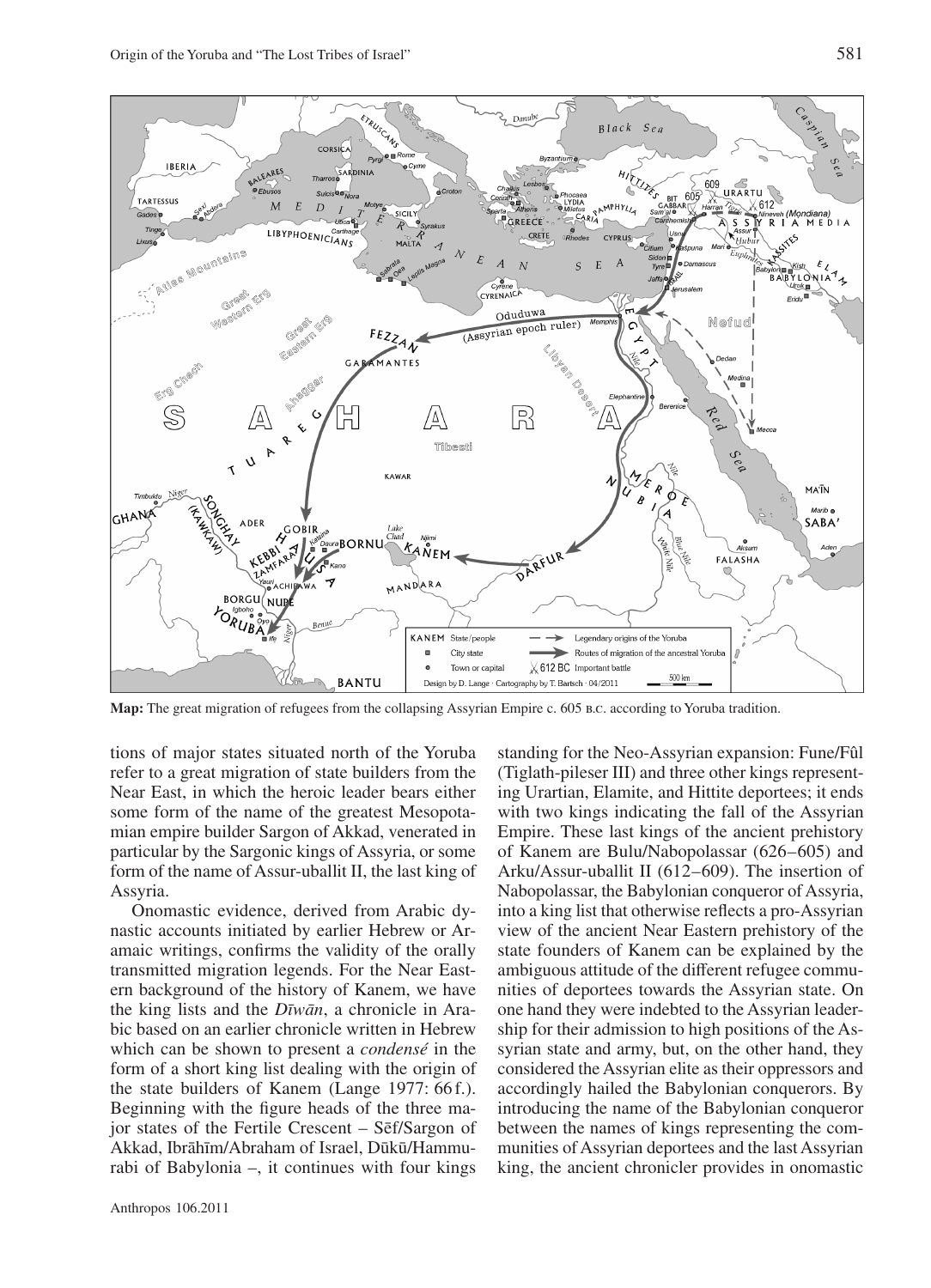form a fairly accurate glimpse of the fall of Assyria (Lange 2011b: 17f.).

Evidence derived from the king list of Kebbi confirms the validity of this analysis based on onomastic material from Kanem-Bornu sources. Just as the early part of the *Dīwān* corresponds to the Arabic translation (and adaptation) of a Hebrew chronicle, the pre-Islamic part of the king list of Kebbi represents the Arabic translation of an Aramaic king list. Though including 33 royal names and being, therefore, much more extended than the Near Eastern part of the *Dīwān*, it has similar sections and refers also to deported people such as Kassites, Babylonians, Elamites, Urartians, Hittites, Arameans, and Israelites. Moreover, by the arrangement of royal names its second section offers a *précis* of the crucial period of empire-founding by Sargon of Akkad. Its last section, beginning likewise with Fumi/ Fûl (Tiglath-pileser III), mentions some supplementary Neo-Assyrian kings and ends, like the *Dīwān*, chronologically exactly with the Babylonian conqueror of Assyria and the Assyrian refugee king, called in this case Maru-Tamau/Nabopolassar (626– 605) and Maru-Kanta/Assur-uballit II  $(612-609)$ (Lange  $2009: 369-375$ ). Therefore, it can hardly be doubted that Kanem and Kebbi – and several other great states north of the Yoruba – were founded by refugees from the collapsing Assyrian empire comprising a few Assyrians and numerous deported communities settled in the western provinces of the Empire. They were pushed westward to Syria by the advancing Babylonian – and Median – troops, where together with their Egyptian allies they were defeated in the battle of Carchemish in 605 b.c. and hence fled in the tracks of their allies to Egypt and thence to West Africa (Lange 2010a:  $105-107$ ).

A word should be said about the Israelite component of these ancient Near Eastern immigrants. Though numerically the Israelites from the northern state seem to have been weak, their cultural influence was considerable. In Kanem, the dynastic hero Sef/Sargon is credited with descent from the biblical patriarchs, beginning with Adam and ending with Abraham, and the unity of the different immigrant and local clans was ensured by a national shrine, the Mune/Manna, which the Imam Ibn Furt $\bar{u}$  claims to be identical with the Sakina of King Saul (Lange be identical with the Sakina of King Saul (Lange 2006; Seow, ABD/I: 386– 393). In Daura the great Hausa tradition traces the origin of the seven Hausa states, on the pattern of the Abrahamic scheme of descent, from a figure equivalent to Isaac, but in this case turned into a son of the Canaanite queen Magajiya/Sarah and the Assyrian refugee king Assuruballit II/Bayajidda (instead of Abraham). By contrast, the seven non-Hausa states are said to be descended from the son of the slave maid of the queen, Bagwariya/Hagar, offered by the queen to the hero, just as Hagar was offered by Sarah to Abraham. She gave birth to a son equivalent to Ishmael, the ancestor of the twelve Arab tribes, who in turn engendered the ancestors of the seven non-Hausa states (Palmer 1928: 134; Lange 2004: 294f.). In the context of deportees from the northern Israelite state alone, the number of twelve appears to have been reduced to seven, und the contrast between the two sets of seven states seems to distinguish between Israelite and non-Israelite state founders from among immigrant Assyrian deportee groups.<sup>1</sup> In Kano, the greatest town of Hausaland, the equivalent of the Ark of the Covenant – called in this case *Cukana*/ Sakina – was destroyed in the wake of the Fulani Jihad at the beginning of the nineteenth century (Palmer 1928: 116, 127; Last 1980: 172). Other important remnants of Israelite culture can be traced in the Hausa states of Ƙatsina, Biram and Kebbi (Palmer 1926/7: 221 f.; Lange 2009: 374). Owing to postcolonial Afrocentrism, they have not yet attracted the attention they deserve.

# **1.2 Yoruba Traditions of Migration from the Near East**

The Yoruba live in a tropical region too far south of the Sahara to have come to the note of medieval Arab geographers. Although now considered as a single "tribe" or people, in precolonial times the Yoruba did not form a political unit, but comprised many separate states in what is now southwestern Nigeria. "Yoruba" was an alternative name for the largest and most powerful of these states, Ọyọ, in the north. The name was extended in the second half of the nineteenth century to the entire linguistic and cultural group claiming a common origin from Ile Ifẹ, the site of a remarkable myth of creation (Bascom 1969:  $9-11$ ). Therefore, the few remarks on the Yoruba occurring in writings of African scholars of the Sudanic belt from the seventeenth to the nineteenth century refer solely to the kingdom of Ọyọ and not to all Yoruba-speaking people (Hodgkin 1975: 156).

The first and only Sudanic author to provide precise information on the origin of the Yoruba is Muh ammad Bello, the son of the founder of the Sokoto ˙ Caliphate and his later successor. In his "Infāq al-

<sup>1</sup> The notion of seven – northern Israelite – tribes seems to be based on the omission of the tribes of Simeon, Judah, Benjamin, Levi, and Ruben (Jeansonne, ABD/VI: 26; De Geus, ABD/III: 1034 f.; Spencer, ABD/IV: 294; Oller, ABD/V: 693).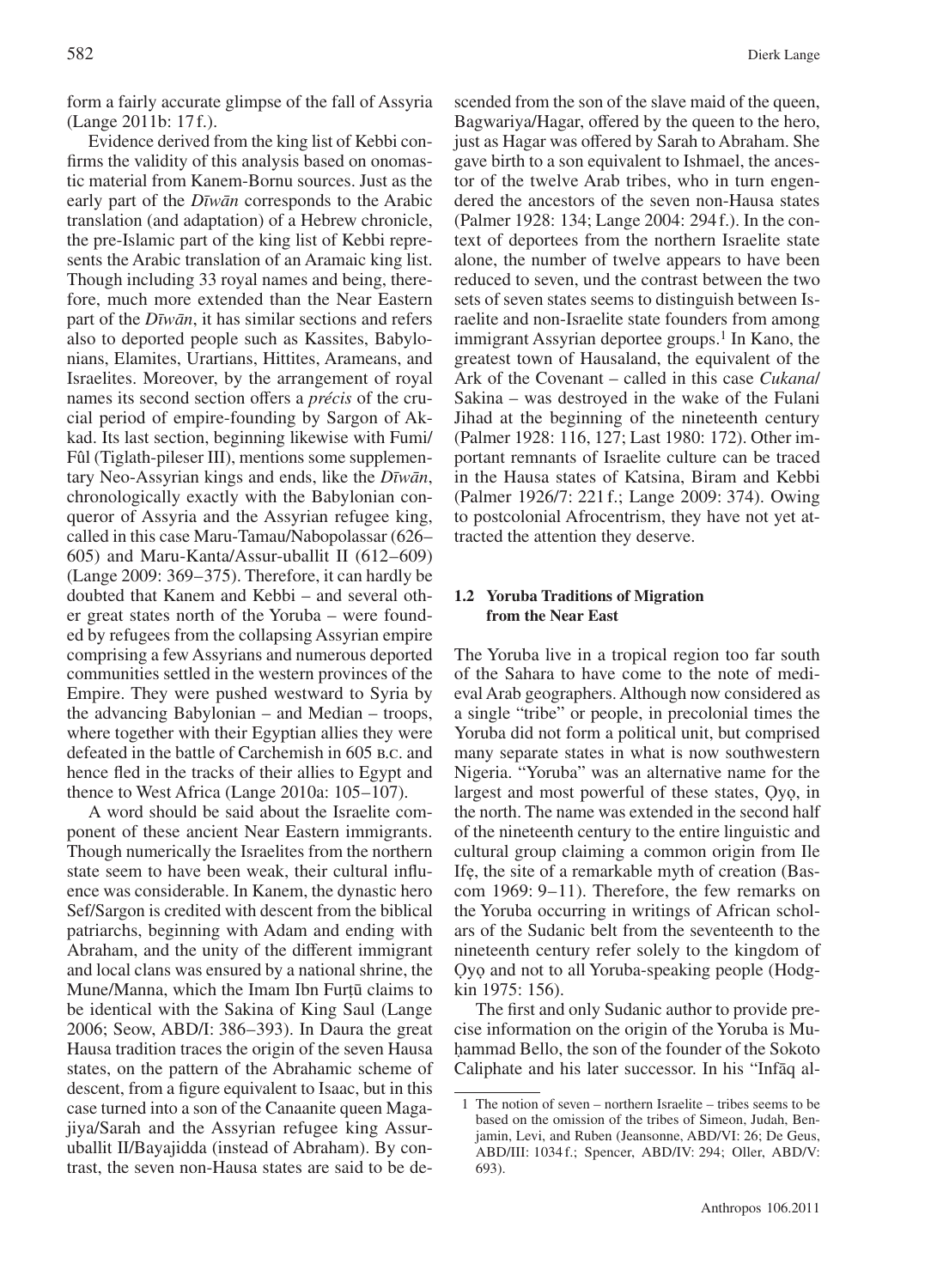maysūr," written in 1812, he included a brief ac-<br>count of Yoruba origins, stating that count of Yoruba origins, stating that

the Yoruba were remnants of the Canaanites of the tribe of Nimrūd who were expelled from Iraq by Yaʿrub b. Qah t ān and who fled to the west before they proceeded via Egypt and Ethiopia until they came to Yoruba (Bello 1964: 48; Arnett 1922: 16).

On the basis of the hypercritical Islamic *feedback* theory most historians nowadays doubt the validity of claims postulating Near Eastern origins. They believe that under the influence of Islam African keepers of traditions made up allegations of migrations from the Near East in order to insert the history of their own people into what they saw as the mainstream of historical developments (Fage 1976: 64f.; Henige 1982: 81f.). However, more recently it has been suggested that an Arab-Islamic overlay of these traditions resulting from an *interpretatio Arabica* tried to adapt a previous indigenous tradition to Arab-Islamic notions of geography and history (Lange 2008; 2011b: 5). In particular, certain names of the indigenous tradition seem to have been equalized with figures known from Arab historiography in order to increase the comprehensibility of the tradition. Thus, the biblical name Nimrod – also known from other Central Sudanic traditions – may since ancient times have been an *interpretatio Hebraica* for the great Mesopotamian empire builder Sargon of Akkad, known in Kanem-Bornu as Sef, in Daura as Najib, in Kebbi as Kanta, in Songhay as Qanda, and in Yorubaland as Okanbi.2 The other figure mentioned by Bello, Ya'rub b. Qaḥṭān, said<br>to have expelled the Yoruba from Iraq, was proba-˙ to have expelled the Yoruba from Iraq, was probably chosen from among the ancient kings of the Yemenites on account of accidental homophony. This choice of a name is, however, not purely arbitrary, since the early Yemenite kings of the Arab historians can be shown to correspond to a combined tradition reflecting southern Arabian and Assyrian history (Lange 2011c). According to Arab historians, Ya'rub b. Qaḥṭān was the second king following<br>Qaḥṭān/Yokṭan, son of Eber, and on account of bis ˙ Qah˙ t ān/Yoktan, son of Eber, and on account of his ˙ name he was thought to have been the first Arabic speaker among these kings (al-Yaʿqūbī 1960/I: 195; Ibn Qutayba 1960: 627). Though it is quite unlikely that expelled people would adopt the name of their conqueror, in the context of an expulsion from Mesopotamia his name could reflect reminiscences of Nabopolassar, the Babylonian conqueror of Nineveh in 612 b.c. Mentioned instead of Ọranyan/Jacob in

some Yoruba accounts of creation, the name Yoruba itself is, however, more likely to have been derived from the name of Jeroboam, designating the founder of the northern Israelite kingdom (Bowen 1857: 266). Bello mentions further the settlement of kindred refugees in the hill country – presumably south of Sokoto – and in the town of Yauri, people who have traditions of origin bearing great similarities to those of the Ọyọ-Yoruba (Hogben and Kirk-Greene 1966:  $256-260$ ). From the reading of the other traditions of origin recorded by Bello, it appears that the author credits with Near Eastern origins only those people whom he highly respects, such as his own Fulani, the Kanuri of Kanem-Bornu, and the Yoruba. He denies such provenance to those people he looks down upon, such as the Hausa, who had recently been subjected by the Fulani, although the Hausa themselves hold such a tradition – which he mentions without any reference to their prestigious origins. It is difficult to think of any reason why Bello – or other scholars before him on whom he relies – should have invented a tradition of Near Eastern origins to flatter people with whom he had

nothing in common. Apart from Muhammad Bello, the dynastic tradi-<br>a transmitted by bards of the royal court of Ovo tion transmitted by bards of the royal court of Ọyọ likewise traces the origin of the Yoruba to the ancient Near East. According to the version of the tradition recorded by the Yoruba scholar Samuel Johnson in 1895, the ancestral Yoruba lived in Mecca and their king was Nimrod. Braima, i.e., Abraham, instigated a revolt against the polytheistic regime of Nimrod in the course of which Nimrod was killed. Thereupon Oduduwa, the son of Nimrod, fled with his followers and the idols to Africa and left en route some kindred people such as the Kanuri of Kanem-Bornu and the people of the Hausa kingdoms of Gobir. He settled with his people in Yorubaland, where he founded the holy city of Ile Ifẹ (Johnson 1921:  $3-5$ ). Details of the story show evidence of extensive borrowing from Arabic sources (al-Țabarī 1989: 49–61; al-Kisā'ī 1978: 136–150).<br>However, under the laver of the interpretative Arab However, under the layer of the interpretative Arab story we find some elements of an authentic tradition: though not necessarily in Mecca, the ancestors of the Yoruba once lived in the Near East; called by the biblical name Nimrod, their ancestral king was killed in the course of a popular uprising; his son Oduduwa fled with many people, some of whom settled en route to later Yorubaland. Considering the traditions of people on the possible route of migration between Syria-Palestine, Darfur, and the region of Lake Chad, we find ample references to countries of provenance and ancient figures belonging to the history of the Fertile Crescent (Lange 2011a).

<sup>2</sup> Levin (2002: 359f.); Palmer (1928: 133); Lange (2004: 252, 505); Johnson (1921: 7).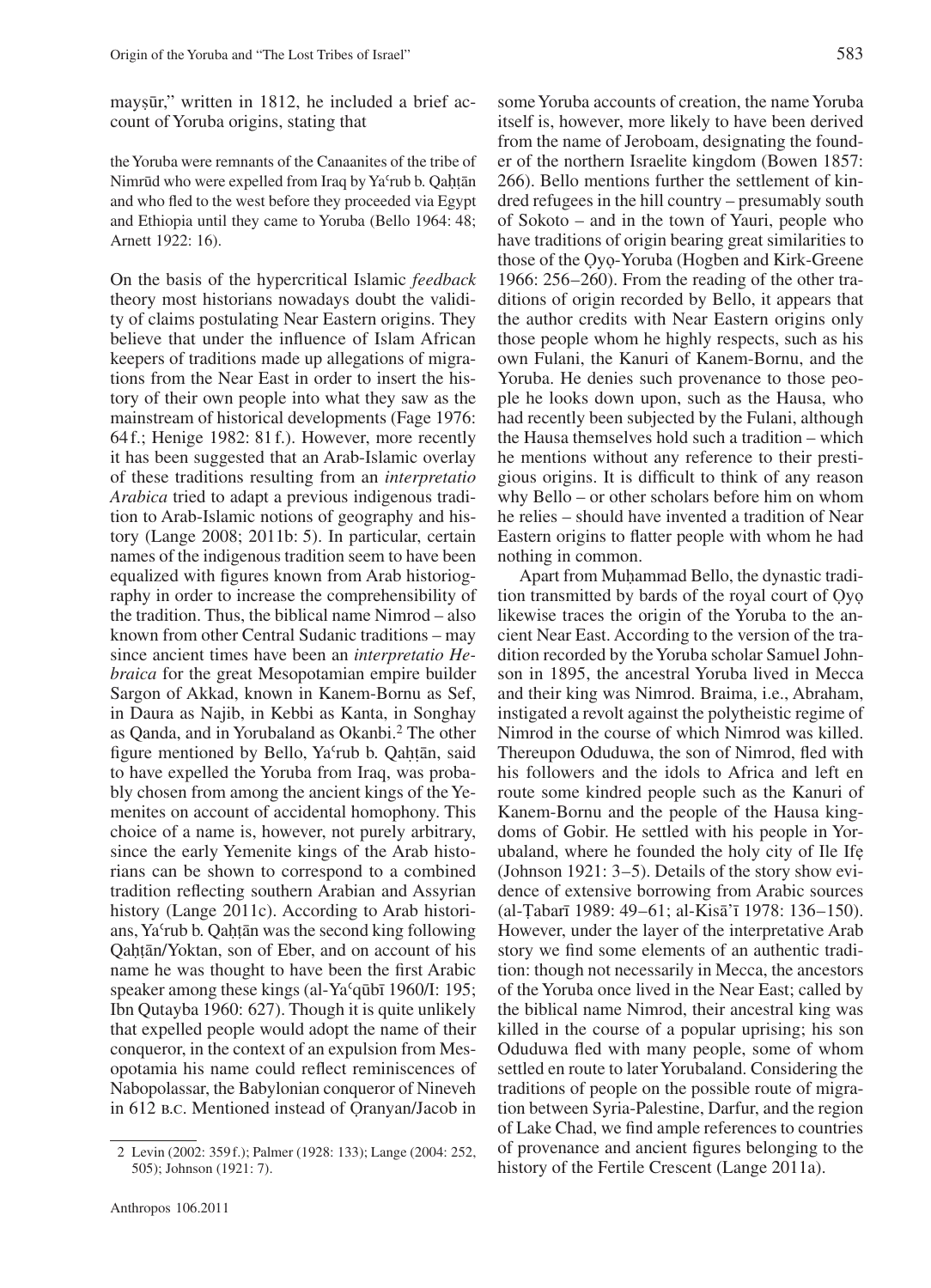In a recent and more faithfully recorded version of the dynastic tradition of Ọyọ, the original town of the ancestral Yoruba in Arabia is not called Mecca but Mọndiana. Independently from Johnson the Ọyọ prince Adẹyemi wrote in 1914 that the Yoruba together with their northern neighbors, the people of Borgu, originated from Medina (Falọla and Doortmont 1989: 313). One might think that both towns, Mecca and Medina, are mentioned in Yoruba traditions simply because they had come to the note of the people in consequence of pilgrimages by their Muslim neighbors. This is only true to the extent that the geography of the Near East was reduced in the minds of landlocked Africans to those towns frequently mentioned in oral accounts. However, from recent recordings of the royal traditions of Ọyọ it appears that neither Mecca nor Medina was the name retained by the tradition for the original home town, but Mọndiana. The royal bards of Ọyọ distinguish Mọndiana from Medina and they clearly localize the town "beyond Mecca" (Moraes Farias 1990: 121f.). Such a designation of the place of origin of the Yoruba comes close to the tradition of provenance of the Kabawa, localizing the original home of the people in a town called Madayana not yet accommodated to Arab notions of Near Eastern geography (such as Baghdad or Yemen) (Lange 2009: 364; HALAT/II: 521). Both Mọndiana and Madayana seem to be names derived from the Aramaic designation *madīnah* "town, city" referring to a great city of Mesopotamia. Similarly, several biblical authors mention Nineveh by the generic Hebrew term *îr* "city".3 In the Yoruba and Kebbi tradition, the two designations could, therefore, refer to the great city of Nineveh that was left by the crown

In the context of a general reevaluation of the ancient history of the Central Sudan it appears that the theory of a migration of the ancestral Yoruba from Mesopotamia is in line with the history of their northern neighbors in the Niger-Chad region. This theory does not postulate a massive migration of people from the Near East at an undetermined moment in time, but repercussions from the fall of the Assyrian Empire and the subsequent defeat of the Egypto-Assyrian army in 605 B.C. (Saggs 1984: 120f.; Oates 1991: 182f.). There is nothing improbable in the idea that these decisive events are reflected in the traditions of people whose ancestors seem to have fled in great numbers to West Africa. Thus the parallel Hausa and Yoruba traditions, mentioning the death of the last great king in the ancestral

prince with his followers after a major disaster.

capital, refer in all likelihood to the death of Sinshar-ishkun in his palace in Nineveh (Palmer 1928: 133; Johnson 1921: 4). His son, called Bayajidda or Oduduwa, fled to West Africa after the death of the king with the remnants of the people, an event apparently corresponding to the retreat of Assuruballit II, the son of Sin-shar-ishkun, with the remnants of the army, first to Harran in Syria, 380 km away from Nineveh, and later – in the tracks of the fleeing Egyptian allies – to the Nile valley and possibly beyond. The written dynastic lists of Kanem and Kebbi in the Central Sudan record these events more soberly by simply mentioning at the end of the list of ancient Near Eastern kings the names of the Babylonian conqueror of Nineveh, Nabopolassar (called either Bulu or Maru-Tamau), and that of the Assyrian refugee king Assur-uballit II (called Arku or Maru-Kanta). As for al-Yaʿqūbī, his brief account of the great migration of West African people starting from Babylon relies probably on West African oral traditions reported by Arab traders, which in his time might have been more detailed than now. In his case, the name of the famous Babylon seems to have been substituted for the largely forgotten Nineveh. In view of the elite orientation of traditions, it is not surprising that the surviving oral accounts in West Africa insist on the Assyrian leadership and its defeat in the Mesopotamian capital. By contrast, they largely neglect the origin of the bulk of the refugees from foreign deportee communities established by the Assyrian authorities in Syria-Palestine (though the Hausa legend clearly distinguishes between the first settlement of people from Syria-Palestine and the later arrival of Bayajidda/Assur-uballit II himself). Pointers to these deportee communities are provided by the onomastic evidence in the Central Sudanic king lists. Apart from exiled Israelites, the available royal names refer also to Babylonians, Assyrians, Elamites, Kassites, Urartians, Hittites, and Aramaeans (Lange 2009: 369–375; 2011b: 13– 18). Moreover, it appears from the traditions of Kanem-Bornu, Hausaland, and Yorubaland that, although numerically not very important, the Israelites had the greatest cultural influence of all the different national groups which found their way to West Africa.

# **1.3 The Dynastic Tradition of Ọyọ as an Outline of Israelite-Assyrian History**

Consisting of lengthy well-conceived royal poems, the dynastic tradition of the Ọyọ-Yoruba enumerates after the account of the origin the names and feats of 29 kings who ruled before the Fulani Jihād

<sup>3</sup> Gen 10:12; Jon 1:2; 3:3; 4:11; Jth 1:1; Grayson, ABD/IV: 118f.; HALAT/II: 521; Lange (2009: 363f.).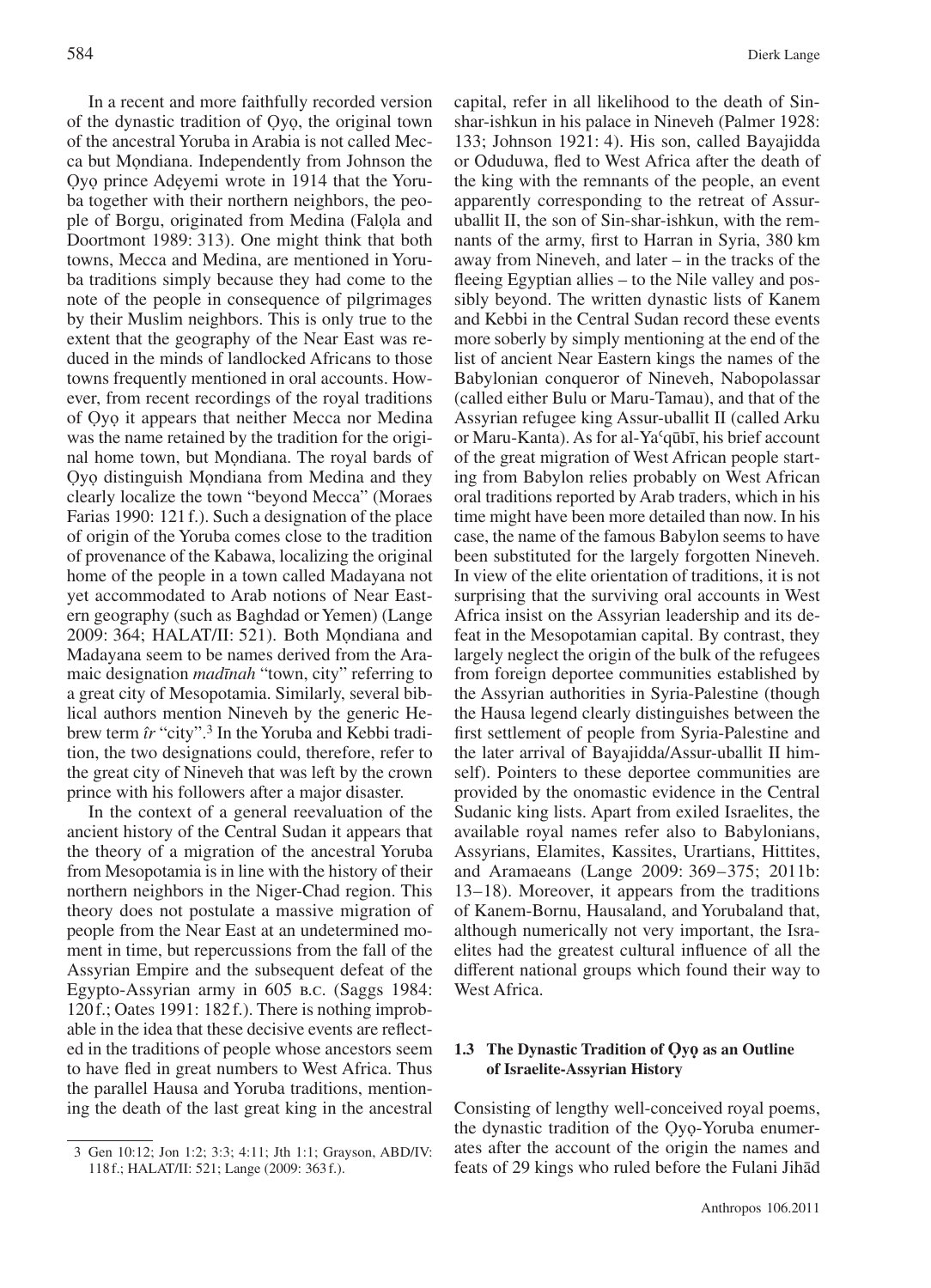beginning in 1804 (Johnson 1921: 187; Hess 1898: 130– 173). Although there is no synchronism for any of these kings, it is generally assumed that they were rulers of the Oyo Empire whose reigns immediately preceded the period of the Jihād. This assumption neglects the well-known phenomenon of the floating gap in oral traditions which succeeds the period of origin and precedes the period of the recent past, both characterized by a wealth of information, while for the middle period there is a total absence of data (Vansina 1985: 23f.). Trying to make sense of some complex events related by the tradition, historians supposed that they were propagandistic projections of nineteenth-century developments into the past (Law 1985: 33–49; Agiri 1975: 5– 11). Some time ago it was recognized that the early Sango section of the Oyo tradition reflects an episode of ninth-century Israelite history, but this episode of ninth-century Israelite history, but this analysis of a single section of the tradition found little echo (Lange 1999: 88–99; 2004: 239–242). The following development provides a rough overview of the entire Ọyọ tradition, indicating that in fact the rich pre-Jihād corpus of the tradition refers not to local but to Israelite-Assyrian history. It is based on a comparison of the different available records of the tradition, including the well-known version of the tradition recorded by Samuel Johnson and the newly discovered slightly abbreviated version of the tradition translated by the French priest Jean Hess (Johnson 1921: 143-182; Hess 1898: 117-175). The full results of this research dealing with all five sections of the tradition will hopefully be published in the near future.

## First Section

The first section of the corpus of Ọyọ tradition concerns early Israelite and Assyrian kings. Recited in a clear sequence the well-structured royal poems of Ọyọ begin with Lamarudu/Nimrod (1), the biblical name the Sargon of Akkad (2334–2279) (Levin  $2002: 359f.$ ). He is followed by Oduduva  $(2)$ , the legendary founder of Ifę, and Qranyan/Qranmiyan, the legendary founder of Ọyọ. On account of the root *dôd* "beloved" applied in the form *mdd* to the Semitic chaos deity, Yamm, and the plural ending -*āwu* > -*ūwa*, Oduduwa seems to designate a plurality of half-hostile, half-friendly Assyrian kings.4 As for Oranyan/Oranmiyan the name seems to stand for Jacob son of Isaac also called Israel, the eponymous ancestor of the Israelites. In view of its derivation from *ọrun* "heaven" > *ọran*, the first component part of the name Ọranyan/Ọranmiyan is cognate with the Semitic *semen* "heaven" included in the name Samemroumos "high heaven," sometimes thought to be an epithet of the patriarch Jacob (Meyer 1906: 278; Dijkstra DDD: 863). More generally, Ọranyan's key position in both the Ọyọ tradition of origin and the Ọyọ creation account provides him with the characteristic of a central figure of Israelite legend and mythology (Johnson 1921: 143– 146; Hess 1898: 123-127).

Ọyọ dynastic tradition continues with the epoch ruler Ajaka (4) corresponding to Isaac. Omitting any reference to David and Solomon, the kings of the so-called unified kingdom of Israel, it next describes the rise of the fierce king Sango (pro-<br>nounced  $\tilde{\chi}_{\alpha}^{2}$  (hought to have ruled over the nounced *Šàngó*), thought to have ruled over the kingdom for seven years. Sango (5) fought pri-<br>marily against Olovokoro. "King of core Ovo." marily against Qloyokoro, "King of core Qyo," and when he was about to vanquish him, he gave his henchman Ọmọsanda the opportunity to defeat his enemy and to put him to flight (Hess 1898: 137–142; Johnson 1921: 149–152). This succession of events closely corresponds to the first Assyrian intervention in Israel under Shalmaneser III, which, according to some historians, was an important factor in the overthrow of Joram by Jehu and the substitution of the Omrides by the dynasty of Jehu (Astour 1971; Ahlström 1993: 592– 596). The name Sango is most likely derived from *šangû*, the priestly royal title of Assyrian kings. Olovokoro priestly royal title of Assyrian kings, Ọlọyọkoro (Yoruba: "King of core Ọyọ") apparently designates Joram, the last king of the Omrides, while the name Ọmọsanda (Yoruba: "son of Sanda") refers to Jehu b. Nimsi  $(841-804)$ , the founder of the second dynasty of Israel. Supported by some reconstructions of Israelite history, this account of events describes Jehu as an instrument of Assyrian expansionism.

The dramatic demise of Sango culminating in the<br>truction of his palace and the killing of his famdestruction of his palace and the killing of his family, combines the figure of the ninth century Assyrian conqueror with that of the last king of metropolitan Assyria, who committed suicide with some members of his family in order to avoid falling into the hands of the Babylonian conquerors of Nineveh in 612 B.C. After Sango's death we find again the enoch hero Aiaka/Isaac on the Ovo/Israelite throne epoch hero Ajaka/Isaac on the Ọyọ/Israelite throne, in whose second name Ajuwon it is tempting to see a slightly changed form of the name Jehu. From him the tradition shifts to two kings, Aganju (6) and Kọri (7), who according to the story of the former's wife and the latter's mother, Iyayun/Semiramis, can perhaps be identified with the Assyrian

<sup>4</sup> Jes 8:7; 17:13; Day (1985: 101– 104); Stolz, DDD: 1390– 1401; Lange (2004: 355).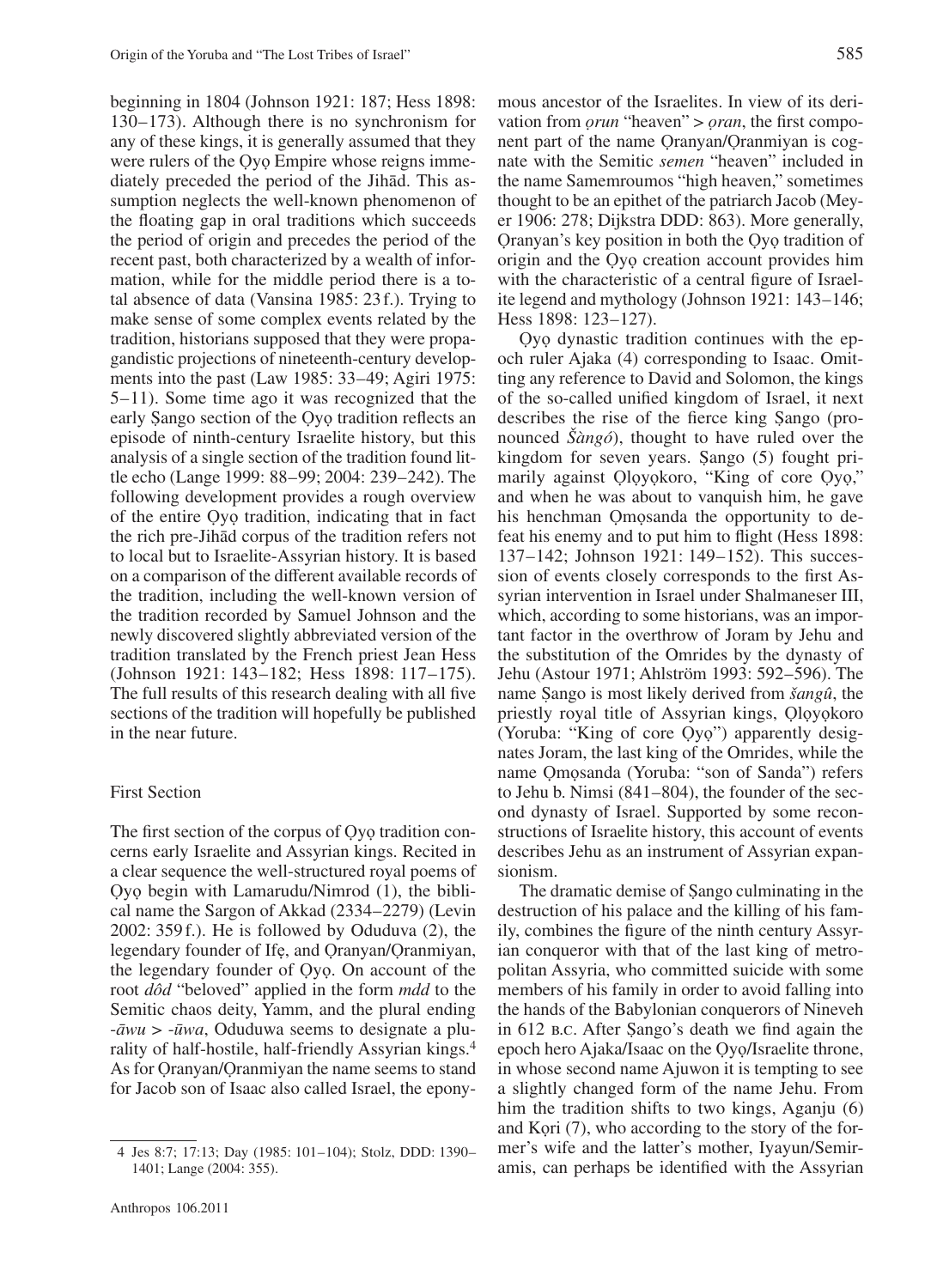kings Shamshi-Adad V (824–811) and Adad-nirari III  $(811 - 781)$ .<sup>5</sup>

The next king mentioned by Ọyọ tradition is Oluaso (8) who on account of his name appears to correspond to the Israelite king Joash (804–790). Though at first sight both names seem to have little in common, a simple transformation seems to have taken place: the theophoric part of the name Jo/Yahweh was replaced by the neutral El/olu theophoric element, while the second part of the name was only slightly changed: *aš* (has given) > *aso*. Both kings are remembered for their peaceful and beneficial reign. The last mentioned king of preexile Israel is Olugbogi (9), who by his name – the second part of the name being a dialectical variant of *(yāro)bʿām* "may the people be great"  $>(Olug)$  bogi – seems to be equivalent to Jeroboam II (790–750). He was succeeded by three further Israelite kings, reigning for more than two years – Menahem (749–738), Pekah (740–732), and Hoshea (731–722). These minor kings are remembered in other contexts in Ọyọ tradition as Memie/Menahem and Paku/Pekah and in other Yoruba traditions as Huisi/Hoshea.<sup>6</sup> The deportation of Israelites began after the conquest of the major part of the northern kingdom by Tiglath-pileser III in 733– 732 and it was continued after the fall of Samaria in 722 b.c. (Younger 1998: 204– 224; Liverani 2005: 145– 147). It is, therefore, quite plausible that neglecting the last minor kings of Israel, Ọyọ tradition concentrates on Olugbogi/ Jeroboam II as the last ruler of the Israelite kingdom before its destruction and the deportation of the people.

The kings of the first period of Ọyọ history are described by Hess as semi-divine (1898: 156). According to Johnson, the skulls of members of the royal family belonging to the first, or Omride, dynasty are still worshipped today in the palace of Ọyọ in the name of Obatala, a deity equivalent to Yahweh.7 These elements show that the Israelite past of the Ọyọ kings is held in higher esteem than the subsequent history under Assyrian auspices.

# Second Section

The second section of the corpus of Ọyọ tradition deals with the exile of the Israelites in the Igboho/ Hubur region. It is clearly distinguished from the preceding and the succeeding sections by the supposed burial of its kings in the town of Igboho, situated 55 km west of Ọyọ. The whole period is conceived of as an exile of the people and their successive kings in Igboho. Within the dynastic tradition of Ọyọ it apparently corresponds to the local projection of the Assyrian exile of Israelites in the Ḫubur region in eastern Syria subsequently to the Assyrian conquest of Samaria in 722 b.c. Apart from the spatial differentiation with regard to the residence of the people in Ọyọ and in Igboho, the semidivine nature of the early kings as opposed to the human nature of all the other kings introduces a distinction between two categories of kings who can be shown to have been first Israelites (with some intermediate Assyrians) and then Assyrians from the period of exile.

The first king of the Igboho section of Oyo tradition is Ofiran (10), who has been compared with S ango and hence with the great Assyrian epoch rul-˙ er (Law 1985: 35, 50). His second name was apparently Ọmọloju (Yoruba: "son of Loju") which can be seen as being derived from Ulūlāju, the birth name or nickname of Shalmaneser V (726–722).<sup>8</sup> By a confusion of sonship and successorship, the "son" of Ulūlāju/Shalmaneser V was most likely his successor Sargon II  $(621–605)$ , and, therefore, the tradition seems to have highlighted the difference between Israelite and Assyrian kings. Indeed, after the conquest of Samaria, Sargon II deported a great number of Israelites, perhaps the majority of the population, into exile (Na'aman 1993: 106–108; Younger 1998: 214–219). From this point the tradition incorporates Assyrian rulers into a list of originally Israelite kings, and thus faithfully reflects the experience of exiled Israelites, who after deportation from their home country to Gozan/Hubur were no longer depending on their own but on Assyrian authorities.

After Ofiran/Sargon II we find a male, a female, and again a male king, Eguguoju (11), Ọrọmpọtọ (12), and Ajibojede (13), who on account of their position and their gender can possibly be identified with the Assyrian royal figures Sennacherib (704-781), Naqi'a, and Esarhaddon (680-669) (Johnson 1921: 161– 164; Hess 1898: 157f.). Queen Naqi'a, the wife of Sennacherib, was a regent of her minor son, Esarhaddon, and had great authority at the Assyrian royal court. Besides her Aramaic name, Naqi'a, she was also known by the Akkadian name of Zukutu, both meaning "pure" (Streck, RLA/IX: 165). Etymologically, the name Esarhaddon/Aššurahi-iddin (Assur has given a brother) may be con-

<sup>5</sup> Johnson (1921: 155–158); Lange (1999: 96f.; 2004: 240f.).

<sup>6</sup> Hess (1898: 136; Mémie a son of Ajaka); Johnson 1921: 152 (Paku a medicine man of Ajaka); Ellis (1894: 55 f.; Huisi fought with Sango).

<sup>7</sup> Johnson (1921: 152, 154); 2 Kgs 10:7; Lange (1999: 84f.).

<sup>8</sup> Falola and Doortmont (1989: 313); Baker, RLA/XI: 586; Burstein (1978: 38; Ptolemaic Canon).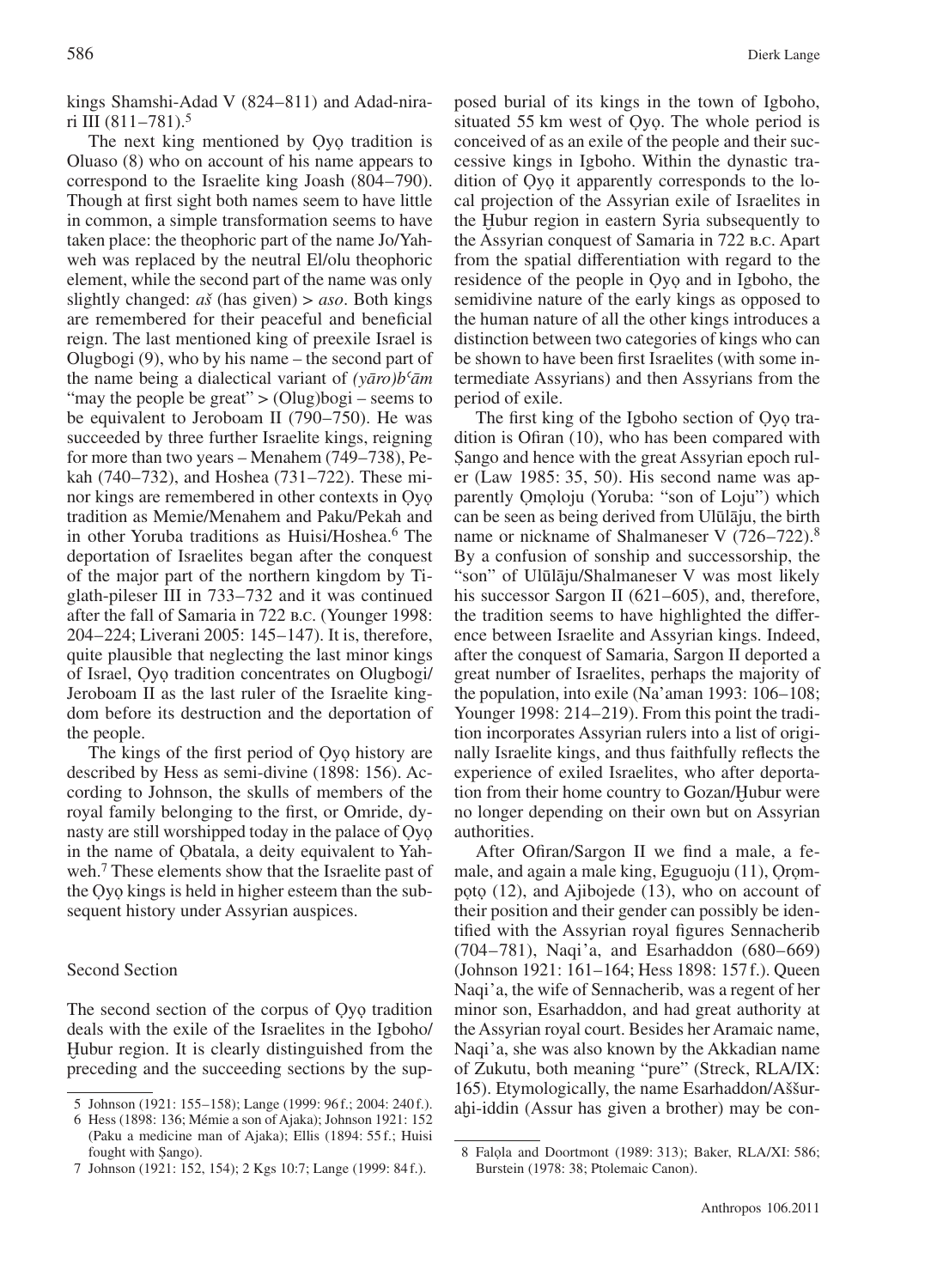**Table 1:** Names of Israelite, Assyrian and Babylonian kings in the dynastic tradition of Ọyọ.

|                                                                                      | $\mathbf{N}^{\text{o}}$                                                        |                             | Israelite kings Assyrian, Babyl. kings Original names |                                                | <b>Chronology</b>   |
|--------------------------------------------------------------------------------------|--------------------------------------------------------------------------------|-----------------------------|-------------------------------------------------------|------------------------------------------------|---------------------|
|                                                                                      | LEGENDARY KINGS OF MESOPOTAMIA                                                 |                             |                                                       |                                                |                     |
|                                                                                      | $\mathbf{1}$                                                                   |                             | Namudu/Lamarudu                                       | Nimrod/Sargon of Akkad                         | 2334-2279           |
|                                                                                      | $\overline{2}$                                                                 |                             | Oduduwa                                               | Dôd/Tiamat - Assyrian epoch ruler              |                     |
| Ι.<br>ISRAELITE AND ASSYRIAN KINGS UNTIL THE ASSYRIAN CONQUEST OF ISRAEL IN 722 B.C. |                                                                                |                             |                                                       |                                                |                     |
|                                                                                      | 3                                                                              | <b>Qranyan</b>              |                                                       | Jacob/Israel                                   |                     |
|                                                                                      | 4                                                                              | <b>Ajaka</b>                |                                                       | Isaac/Omrid dynasty                            | 884-841             |
|                                                                                      | 5                                                                              |                             | Sango                                                 | Shalmaneser III (Šulmānu-ašarēd)               | 858-824             |
|                                                                                      |                                                                                | Qmo-sanda                   |                                                       | Jehu b. Nimsi                                  | $841 - 815$         |
|                                                                                      |                                                                                | <b>Ajaka</b>                |                                                       | Isaac/early Nimsid dynasty                     | 841-804             |
|                                                                                      | 6                                                                              |                             | Aganju                                                | Shamshi-Adad V (Šamši-Adad)                    | 824-811             |
|                                                                                      | 7                                                                              |                             | Kori                                                  | Adad-nirari III (Adad-nīrārī)                  | 811-781             |
|                                                                                      | 8                                                                              | Oluaso                      |                                                       | Joash                                          | 804-790             |
|                                                                                      | 9                                                                              | Olugbogi                    |                                                       | Jerobeam II                                    | 790-750             |
| П.                                                                                   | ISRAELITES IN EXILE IN THE IGBOHO/HUBUR REGION: ASSYRIAN KINGS FROM 722 TO 627 |                             |                                                       |                                                |                     |
|                                                                                      | 10                                                                             |                             | Ofiran/Omoloju                                        | Sargon II (Šarru-kīn)/Son of Ulūlāju           | $721 - 705$         |
|                                                                                      | 11                                                                             |                             | Eguguoju                                              | Sennacherib (Sîn-ahhē-erība)                   | 704-781             |
|                                                                                      | 12                                                                             |                             | Orompoto                                              | Naqi'a                                         | $(680 - 678)$       |
|                                                                                      | 13                                                                             |                             | Ajibojede                                             | Esarhaddon (Aššur-aha-iddina)                  | 680-669             |
|                                                                                      | 14                                                                             |                             | Abipa                                                 | Assurbanipal (Aššur-bāni-apli)                 | 668-627             |
| Ш.                                                                                   | FINAL STRUGGLE OF THE ASSYRIAN KINGS FROM 627 TO 612 B.C.                      |                             |                                                       |                                                |                     |
|                                                                                      | (15)                                                                           | Obalokun                    |                                                       | Hoshea (Isr.)                                  | $732 - 722$         |
|                                                                                      | 16                                                                             |                             | Ajagbo                                                | Assurbanipal (Aššur-bāni-apli) (Assyr.)        | 668-627             |
|                                                                                      | 17, 22                                                                         |                             | Oderawu/Ojigi/Timi                                    | Assur-etil-ilani (Aššur-etelli-ilāni) (Assyr.) | $627 - 623$         |
|                                                                                      | 19, 20                                                                         |                             | Jayin, Ayibi                                          | ?                                              | ??                  |
|                                                                                      | 21                                                                             |                             | Osinyago                                              | Hallušu-Išušinak (Elam)                        | 699-683             |
|                                                                                      | 23                                                                             |                             | Gberu/Gbonka                                          | Nabopolassar (Nabû-apla-uşur) (Bab)            | $626 - 605$         |
|                                                                                      | 24                                                                             |                             | Amuniwaiye                                            | Sin-shum-lishir (Sîn-šumu-līšer) (Assyr.)      | 623                 |
|                                                                                      | 18, 25                                                                         |                             | Karan/Onișile                                         | Sin-shar-ishkun (Sîn-šarra-iškun) (Assyr.)     | $623 - 612$         |
| BABYLONIAN VASSAL KINGS UNDER ASSYRIAN DOMINATION: 744 TO 612 B.C.<br>IV.            |                                                                                |                             |                                                       |                                                |                     |
|                                                                                      | 26                                                                             |                             | Labisi                                                | Nabonassar (Nabû-nāṣir) (Bab.)                 | 747-734             |
|                                                                                      |                                                                                |                             | Gaha (despotic Vizier)                                | Tiglath-pileser III, Sin-shar-ishkun (Assyr.)  | 744-727,<br>623-612 |
|                                                                                      | 27                                                                             |                             | Awonbioju                                             | Marduk-apla-iddina II (Bab.)                   | $721 - 710$         |
|                                                                                      | 28                                                                             |                             | Agboluaje                                             | Bel-ibni (Bab.)                                | $702 - 700$         |
|                                                                                      | 29                                                                             |                             | Majęogbe                                              | Mushezib-Marduk (Bab.)                         | 692-689             |
| V.                                                                                   |                                                                                | FALL OF ASSYRIA IN 612 B.C. |                                                       |                                                |                     |
|                                                                                      | 30                                                                             |                             | Abiodun                                               | Nabopolassar (Nabû-apla-uşur) (Bab.)           | $626 - 605$         |

sidered as being cognate to Ajiboyede: without the theophoric element *aššur-* we have > *aḫi* (bother) > *aji*, an additional *bo* and -*iddin* (given) > *yede* = Aji(bo)yede (cf. Weißbach, RLA/I: 198). Moreover, it is quite conceivable that Ọrọmpọtọ reflects an original name or a translated name of Queen Naqi'a. If these assumptions are valid, the number and gender of the Assyrian and Ọyọ series of names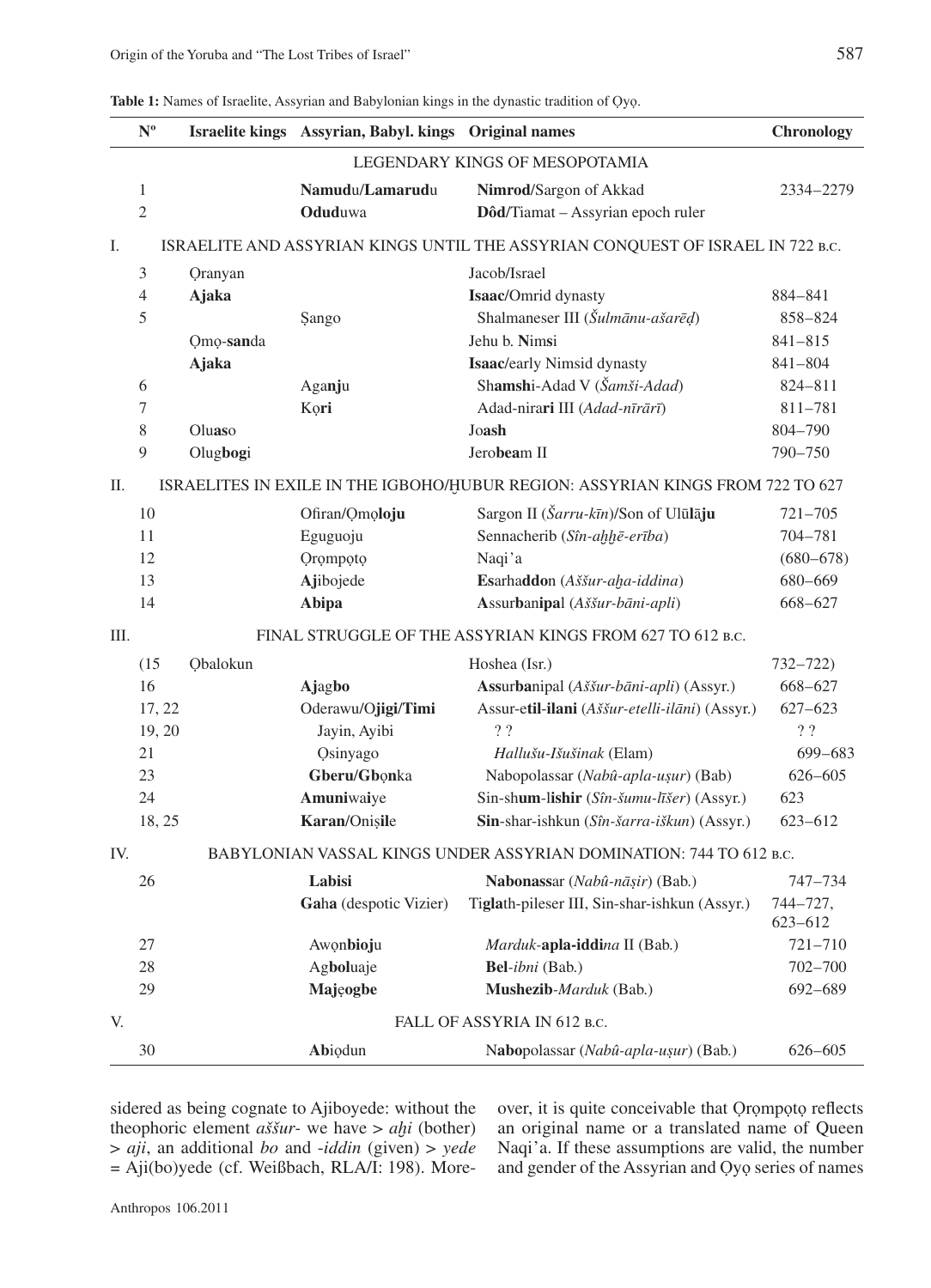between Sargon II/Ofiran (10) and Assurbanipal/ Abipa (14) (see below) would be identical.

The last king of the Igboho period of Ọyọ history, according to Johnson's account of the tradition, is Abipa (14): Hess omits him and several others of the Igboho and post-Igboho kings, by sometimes indicating deliberate omissions. According to the tradition, Abipa was the king who led the people from the place of their exile back to their original home (Johnson 1921: 164–167; Hess 1898: 158 f.). By his name and his position he resembles Assurbanipal (668– 627), whose name Aššur-bân-apli means "the god Assur is the creator of the son" (Weißbach, RLA/I: 203; Roux 1992: 329). Etymologically, Abipa seems to be a hypocoristic form of Assurbanipal with a minor metathesis; Aššur-bân-apli: *A(ššur)*  $> A<sub>7</sub>, b(\hat{a}n)$ -ap(l)i  $>$ -bipa  $>$  Abipa. Though it is unlikely that Assurbanipal finished the exile of the Israelites in Gozan/Hubur region, it is quite conceivable that some of the deportees were allowed to return to Samaria. Assurbanipal was the last ruler of the great Assyrian Empire. After his death, there began a period of civil strive which opened the way for an alliance between two formerly subordinated regional powers, Babylonia and Media, leading to the destruction of Nineveh in 612 b.c. Traditions recorded by Ctesias two centuries after the fall of Assyria depict Sardanapallus/Assurbanipal as the last king of Assyria who died in the flames of his palace, and thus merge Assurbanipal with Sin-shar-ishkun (623– 612) (Diodorus II: 27; Oates 1991: 180). By finishing its account of the Igboho/Hubur exile with Abipa/Assurbanipal, Ọyọ tradition is, therefore, fully in line with the major oral tradition in Mesopotamia itself.

# Third Section

The third section of the corpus of Ọyọ tradition refers to the final struggle of the Assyrian Empire but contrary to the previous two sections it offers a multiethnic perspective on Assyrian history. Its duplication and slight chronological inconsistency may, therefore, be explained by the attempt to add an Israelite dimension to the mainly Assyrian royal names of this section. By the incorporation of the Babylonian conqueror of Assyria into the list of kings it resembles the last ancient Near Eastern section of the Kebbi and Kanem king lists (Lange 2009: 370; 2011b: 14).

Beginning with a flashback, this section first provides a link-up with the earlier Israelite history. Indeed, before continuing the chronological account of Yoruba-Assyrian history, it mentions two previous figures, Ọbalokun (15) and Ajagbo (16) (Johnson 1921: 168f.; Hess 1898: 159f.). In view of the prestigious *ọba* element – derived from Aramaic *baʿl* "lord" > Yor. *ọba* "king" – the first name designates possibly Hoshea (732–722), the last Israelite king. The next king Ajagbo is characterized by his remarkably long reign, by his resemblance to his brother, and by the contrast between his warlike behavior during the first half of his reign and his peacefulness during the second half. He, therefore, resembles Assurbanipal whose reign of about forty years was the longest of all Neo-Assyrian kings. His brother Shamash-shuma-ukin (667–648) – mentioned in the Ọyọ tradition as Ajampati – ruled in Babylonia and the final fifteen years of his reign seem to have been peaceful (Saggs 1984: 109– 117; Roux 1992: 336). The chronological overlapping between the second section and the beginning of the third section can perhaps be explained by the attempt of an early chronicler to add an Israelite perspective to the break-up of the Assyrian Empire.

The son and successor of Assurbanipal, Assuretil-ilani  $(627-623)$ , was the Assyrian king whose reign inaugurated the downfall of the empire. He seems to be represented in the tradition by two different figures, Oderawu (17) and Ojigi (22) (Johnson 1921: 169–174; Hess 1898: 160f.). The first resembles his Assyrian prototype by his relatively short rule and by his revenge in attacking a distant town, which originally could have been a Babylonian city, in which one of his adversaries was based. The name Ojigi is possibly derived from Aššuretelli-ilāni (Assur, hero of the gods): *Aššur-(etelli)* > Oji- and (*ilā*)*ni* > -gi. Gberu (23), the next king of the tradition, could, on account of his name, correspond to Nabopolassar  $(626-605)$ , the Babylonian conqueror of Nineveh; Nabû-apla-usur (O Nabû,<br>protect (my) son); Nabû-  $\geq$  Gbe- and *Capla-us*ur protect (my) son):  $Nab\hat{u} > \text{Gbe-}$  and  $(-apla-u\hat{s})uv$ <br>  $\ge$ -ru, In Ovo tradition, Nabonolassar is more clear-> -ru. In Ọyọ tradition, Nabopolassar is more clearly recognizable in Gbọnka, the rival governor of Timi/Assur-etil-ilani (627–623) and victor over the epoch hero Sango, here Sin-shar-ishkun (623–612),<br>and in Gaba, the despotic Vizier<sup>9</sup> That the Chaldean and in Gaha, the despotic Vizier.<sup>9</sup> That the Chaldean founder of the Neo-Babylonian Empire was indeed positively remembered by Assyrian refugee groups of the Central Sudan can be seen from the Assyrian-inspired king lists of Kanem-Borno and Kebbi, where he is mentioned in the penultimate or ultimate position of the ancient Near Eastern section of these lists under the names Bulu and Maru-Kanta (Lange 2011b: 14; 2009: 370).

<sup>9</sup> Johnson (1921: 156, n. 1); Ogunmọla (1997: 65); Diodorus (1990– 2000/II: 27).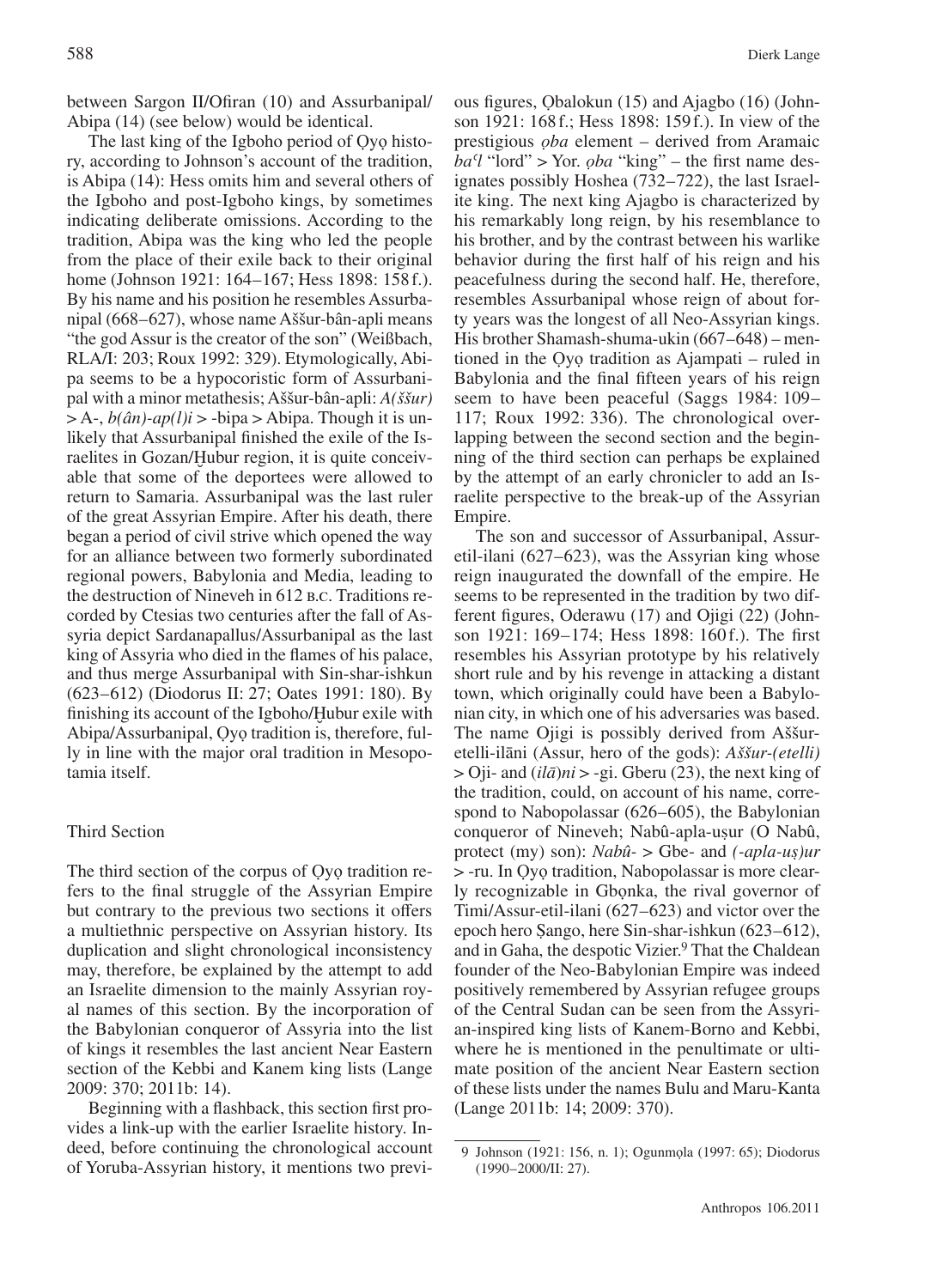In Ọyọ tradition, Gberu/Nabopolassar is followed by Amuniwaiye (24) who seems to correspond to Sin-shum-lishir, the eunuch general and successor of his former protégé Assur-etil-ilani. Amuniwaiye resembles his prototype by continuing the warlike actions of his predecessor, by his generosity towards the simple people, indicating perhaps his own formerly poor conditions, and by a sexual scandal reminiscent through an ironical transposition of the king's status of eunuch.10 Moreover, after omission of the theophoric element *sin-* (moon god), the derivation of the name Amuniwaiye from Sinshum-lishir seems to be quite plausible: *(Sin-)šumu* > Amu- and *-līšir* > -niwaiye.

Next there is Onisile  $(25)$ , who by his rashness, fearlessness, and his suicide clearly resembles his fearlessness, and his suicide clearly resembles Sin-shar-ishkun, the successor of Amuniwaye/Sinshum-lishir (Johnson 1921: 176f.; Saggs 1984: 118– 120). Onisile's name seems to derive from  $s\hat{n}$ , the theophoric element of  $S\hat{n}$ -šarra-iškun "the god  $S\hat{n}$ theophoric element of Sîn-šarra-iškun, "the god Sin has appointed the king," designating the moon god Sin (Roux 1992: 373; Saggs 1984: 203). The prefix *oni*appears to be related to the Babylonian title *oni-/en-* "Lord" and thus could indicate that its bearer started his conquest of Assyria from the territory of Babylonia (Seux 1964: 396 f.; Oates 1991: 176). Originally meaning "Lord (*en*)," the prefix *oni-* "Lord/ King" may also be considered as a Babylonian translation of the second element of his name, the Akkadian *šarru*, "king".<sup>11</sup> Hence, on account of the parallel features of his reign and his cognate name, it is very likely that Onisile corresponds to Sin-shar-<br>ishkun, who died during the conquest of Nineveh by ishkun, who died during the conquest of Nineveh by Babylonian and Median forces in 612 B.C.

In Johnson's account of Oyo tradition Onisile/<br>Lehar-ishkun is the last figure in a section of rul-Sin-shar-ishkun is the last figure in a section of rulers called "despotic kings" (1921/XII: 176 f.). Although the author knew nothing about the transfer of an Israelite-Assyrian tradition to West Africa, this definition describes the character of the last Assyrian kings very well. Moreover, it should be noted that the fate of the last king ruling in the metropolitan capital had such important repercussions on Ọyọ traditions that different aspects of his destiny were projected onto four different figures: the destruction of his palace and of his whole family resulting from his own hubris was cast onto the epoch ruler Sango (5), the stout resistance of the king in his palace onto Karan (18), the enforced suicide in his palace in consequence of a divine punishment onto Onisile  $(25)$ , and the death in his palace as a result of the conquest of the town onto Gaba (Johnresult of the conquest of the town onto Gaha (Johnson 1921: 149–186; Hess 1898: 137–173). Owing to the dissociation of the ancient Near Eastern tradition from its original geographical setting and its engrafting onto the local West African scenery, the original meaning of events and the character of the successive figures could not be preserved from distortions and multiplications.

## Fourth Section

The fourth section of the corpus of Oyo tradition deals with the Babylonian vassal kings of the second half of the eighth and the seventh century b.c. It offers a narrative of events, in which the data are arranged in a partly disturbing way. Thus, the great figure of this section, the despotic Vizier Gaha, is apparently an epoch ruler who represents the major Neo-Assyrian kings up till the fall of the last metropolitan king, Sin-shar-ishkun (623–612). By contrast, the legitimate kings seem – by an amazing shift of the perspective – to correspond to the Neo-Babylonian kings, finishing appropriately with the conqueror of the Assyrian Empire, Abiọdun (30)/ Nabopolassar (626–605).

The section begins with Labisi (26) who is characterized by the curious fact that he was nominated but never crowned, and therefore never entered the palace. Only 17 days after the beginning of the enthronement rituals Gaha is said to have usurped power. By his weakness, his incomplete enthronement and his submission to a partly indigenous, partly foreign leader Labisi resembles Nabonassar (747–734), the Chaldean founder of the Neo-Babylonian kingdom. Having endured anarchy for several generations, Babylonia enjoyed in his time unprecedented prosperity (Brinkman, RLA/IX: 6). Moreover, the name Labisi may be considered as an orally changed and simplified form of *Nabû-nāsir*<br>"Naby protects" by the omission of -*nā*- and -r: *Na-*"Nabu protects" by the omission of -*nā-* and *-r*: *Na-*  $>$  La-, *-bû-* > -bi-, *si* > i. Hence, through his position  $\sum_{i=1}^{\infty}$  as the – fictitious – follower of the last metropolitan Assyrian king Onisile/Sin-shar-ishkun (623–<br>612) and the inaugurator of a new line of kings he 612) and the inaugurator of a new line of kings he is in all likelihood identical with Nabonassar, the acclaimed first ruler of the Babylonian "Nabonassar Era" (Brinkman, RLA/IX: 6). Comparing the fate of the two kings, we realize that Ọyọ tradition traces a counterfactual continuity from the last Assyrian to the Neo-Babylonian kings. It appears that the addition of four Chaldean kings to the last Assyrian rul-

<sup>10</sup> Johnson (1921: 175 f.); Hess (1898: 164– 166); Oates (1991: 168, 170, 174f.).

<sup>11</sup> Being also recognizable in the Ọọni title of the kings of Ifẹ, the Babylonian Oni/en title and the town's creation myth confer to Ifẹ the status of a successor town of Babylon under the hegemony of the Assyrian epoch ruler Oduduwa (cf. Bascom 1969: 9– 11)*.*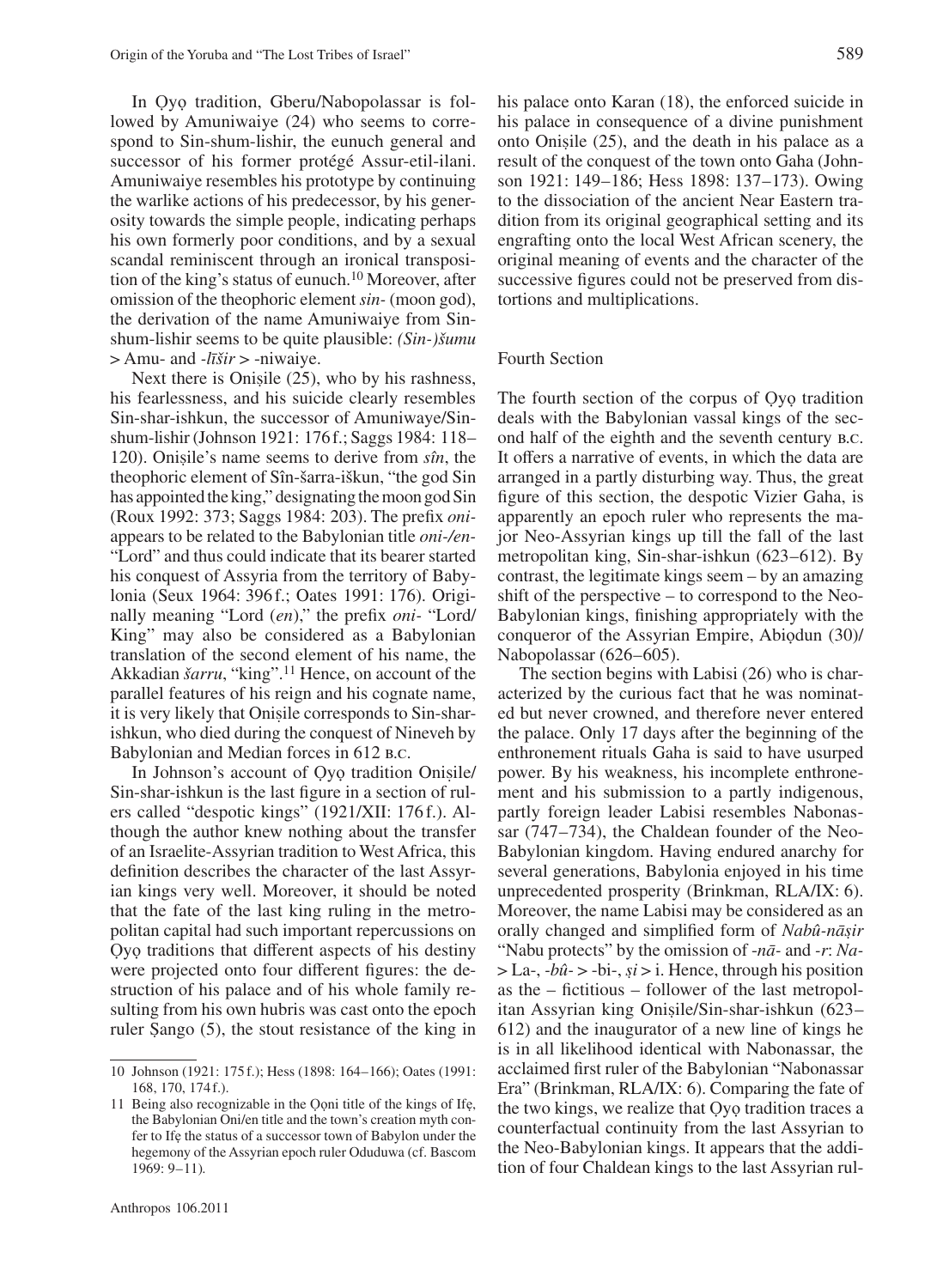ers can only be explained by the attempt to bolster the importance of the last ancient Near Eastern king Abiọdun (30)/Nabopolassar (626–605) of the Qyo tradition, owing to the presence of Babylonian refugees among the Ọyọ state founders.

The Vizier Gaha is described as a usurper who took over power a few days after the beginning of the enthronement rituals of Labisi/Nabonassar. Unlike a normal vizier, he controlled the whole territorial administration of the kingdom and posted his sons to the different provincial towns, so that all the tributes were paid to his family (Johnson 1921: 71 f., 280 f.). He therefore behaved like a foreign king with some kind of local roots who assumed supreme power and reduced the legitimate ruler to a puppet king. On the other hand, Gaha is mainly depicted as a bloodthirsty local tyrant who oppressed and murdered four different kings before he was himself killed by the fifth.

The Başorun or Vizier Gaha/Ga resembles the<br>syrian ruler Tiglath-pileser III (744–727) seen Assyrian ruler Tiglath-pileser III (744– 727) seen from the perspective of the Babylonian people. Tiglath-pileser III seized the Assyrian throne as a result of a revolution after more than half a century of political decline. Though he was most likely not a member of the royal family he was quickly able to assert his power in Assyria, before extending it to the neighboring countries. Only five months after he ascended the throne, he launched a campaign against Babylonia, defeated the Arameans and imposed Assyrian domination on the recently installed king Labisi/Nabonassar (747–734). It is quite conceivable that the name Gaha is derived from the first part of the name *Tukultī-apil-ešara* "my trust is in the son of Esharra," usually written in the biblical form Tiglath-pileser. The dropping of the first and the middle syllables of the name and the transformation of the last element of the name *Tukultī-apilešara* – *-ku-* > Ga-, *- ešara* > -ha – may have resulted in the form *Ga-ha*. In support of this identification it should be noted that Tiglath-pileser III is in spite of his great influence on Israelite history omitted from the list of preceding Assyrian rulers: Ajaka (4)/ Isaac, Şango (5)/Shalmaneser III (858–824), Agan-<br>iu (6)/Shamshi, Adad V (824–811), Kori (7)/Adad. ju (6)/Shamshi-Adad V (824–811), Kori (7)/Adadnirari III (811–781), Oluaso (8)/Joash (804–790), Olubogi (9)/Jerobeam II (790–750) and Ofiran (10)/ Sargon II (721–705). On account of the recording of his name as Fune (4) in the Chronicle of Kanem-Bornu and as Fumi (28) in the king list of Kebbi, one would expect him to be mentioned in the tradition of Ọyọ in the position between Olubogi (9)/Jerobeam II (790–750) and Ofiran (10)/Sargon II (721– 705). Generally the omission of his name from this line of mixed Israelite-Assyrian kings can hardly be

explained otherwise than by the deliberate decision of the early scholars to avoid double naming whenever possible. The preference given here to Babylonian history seems to be an important concession to the community of Babylonians among the state founders of Ọyọ. More particularly however it might have been in relation to the proclaimed identity of Gaha/Tiglath-pileser III with the Basorun, reflect-<br>ing probably the creation of this office for Assyrian ing probably the creation of this office for Assyrian notables. Such a repercussion of ancient Near Eastern history on an institution created in Africa made it necessary to place Gaha/Tiglath-pileser III and with him the whole Babylonian section of the king list in spite of chronological inconsistencies at the very end of the list of ancient Near Eastern kings.

The events leading to the overthrow of Gaha and his death show that the historical prototype of the defeated Vizier was Sin-shar-ishkun, the last king of metropolitan Assyria. The insurrection was organized in different provinces at the same time and Gaha was shut in his palace. Finally the people stormed the palace, caught the Vizier and discovered that he was disfigured by a pedunculated tumour on his forehead. They built a big pyre, bound him to a stake and burned him alive (Johnson 1921: 184 f.). Similar to Oyo tradition, Persian tradition describes Zohak/Sin-shar-ishkun as a despotic king who suffered from two tumors on his shoulders and whom the people finally defeated and killed in the ruins of his palace (Liverani 2001: 374–377). According to Mesopotamian tradition, Sardanapallus/Sin-shar-ishkun died during the combined attack of the Babylonians and the Medes on Ninos/ Nineveh in the flames of his palace (Diodorus II: 27; Oates 1991: 180). Contrary to the previous Assyrian figures mentioned in Oyọ tradition – Sango (5),<br>Karan (18) and Onisile (25) – Gaha is seen from the Karan  $(18)$  and Onisile  $(25)$  – Gaha is seen from the perspective of the Babylonian people. He is consider perspective of the Babylonian people. He is considered contemptuously as a Vizier who usurped power and held in custody several successive legitimate Babylonian kings: Awọnbioju (27)/Marduk-apla-iddina II (721–710), Agboluaje (28)/Bel-ibni (702– 700) and Majẹogbe (29)/Mushezib-Marduk (692– 689) (Roux 1992: 312, 321f.). His disfiguration and his death on a pyre clearly identify him as Sin-sharishkun, the last great Assyrian king.

# Fifth Section

The despotic and illegitimate Gaha was overthrown by Abiọdun (30), according to Johnson the last king of this section. Abiọdun is described as a wise and prudent king who was not a descendant of the old dynasty but a former trader. The details of his rise to

Anthropos 106.2011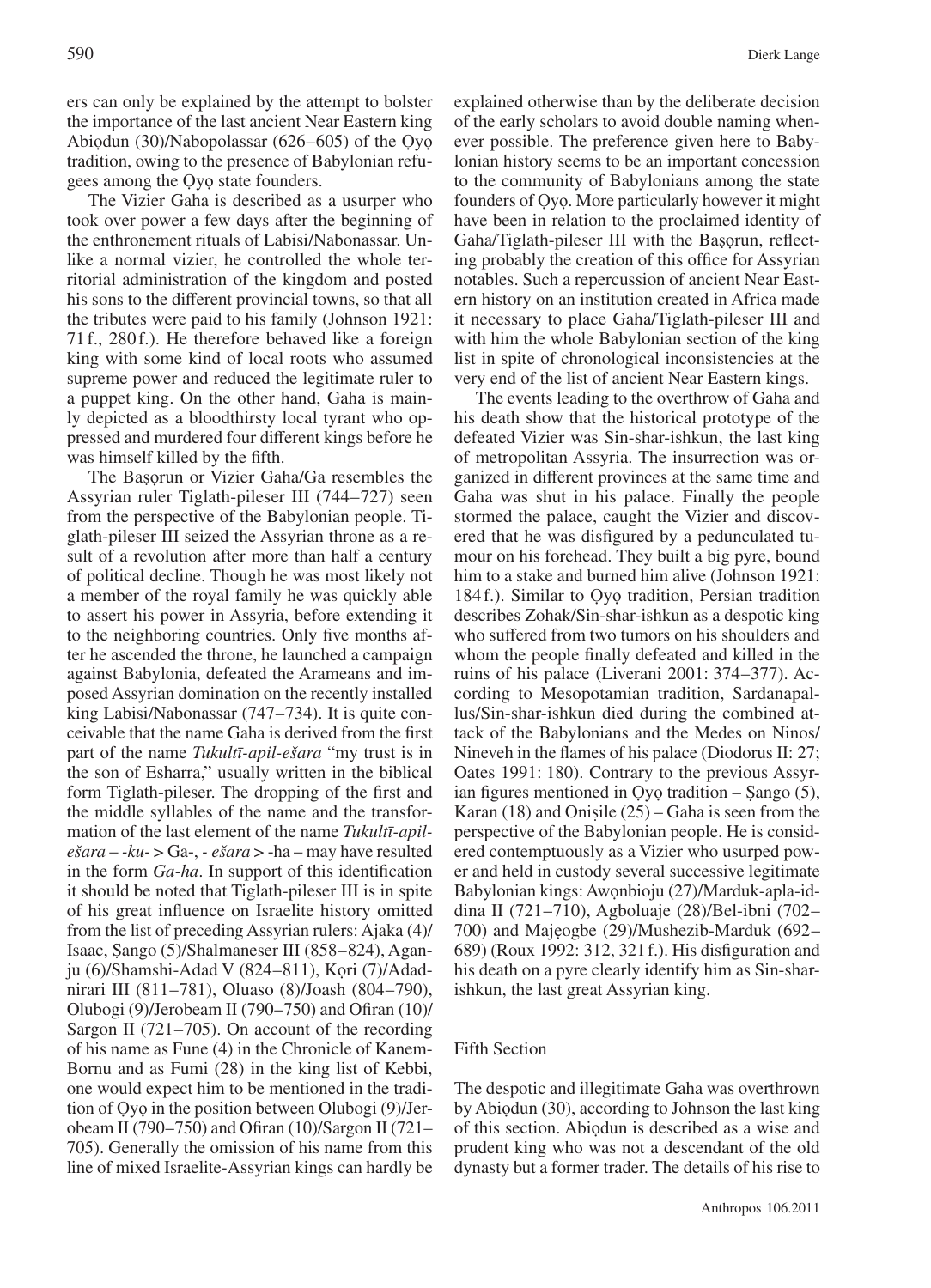power bring him close to Nabopolassar (626–605), the Babylonian conqueror of Nineveh: first he lived in the shadow of Gaha/Sin-shar-ishkun, then he secretly contacted his homologue in another town, organizing with him a concerted uprising in all the provinces of the country, in the course of which Gaha was caught in his palace and burned on a pyre (Johnson 1921:  $183-185$ ). These episodes closely resemble the events which led to the downfall of Assyria in 612 b.c.: the secret alliance between Nabopolassar and the Median king Cyaxares, the concerted attack of Nineveh, the conquest of the city, and the death of Sin-shar-ishkun in the flames of the palace.12

Subsequently Abiọdun began his long and beneficial reign, very much resembling that of Nabopolassar who controlled the Assyrian heartlands after the defeat of the Assyrian army in 612 b.c. (Oates 1991: 189; Roux 1992: 376). Through some further details he also acquires the coloring of an African salvation figure: meaning "born during the festival," A-bí-ọdún is the first specifically Yoruba royal name in the whole Ọyọ tradition; he is said to have been a person of very black complexion and it is claimed that with him finished the tranquility and prosperity of life under the great kings (Abraham 1958: 8; Johnson 1921: 186 f.). Thus, Abiodun has all the characteristics of an ideal ruler who on the basis of his primordial identity as the founder of the Babylonian Empire was by extension also considered as the first king of the people on African soil, as the first black African king and even as the "father" of Atiba (1839– 1858) (Johnson 1921: 68).

Published by Jean Hess, the second version of the Ọyọ tradition ends the account of ancient kings with Majeogbe (29) and thus omits any reference to Gaha, and apparently also to Abiọdun (30). By depicting Majẹogbe as a king guilty of the terrible crime of killing all the elderly men except one, it confers on him traits of the last Assyrian ruler which also crop up in several other key figures of the tradition. Moreover, Hess (1898: 119) insists on the fact that Majẹogbe was the last king remembered within the corpus of lengthy and well-conceived royal poems following each other in a series.<sup>13</sup> Although the surviving old man somewhat resembles Abiọdun, Hess's informant seems to end pre-African Yoruba history with Majẹogbe. A similar conclusion can be reached on the basis of Johnson's rendering of the

tradition. It first presents Ọyọ history by successive reigns, but following the reign of Abiọdun it begins an account by successive wars. Therefore, it appears that his informant, similar to the bard interviewed by Hess, ended here his recitation of the series of ancient and well-structured poems and began his account of the recent past on the basis of haphazard praise songs and personal recollections.14

Not surprisingly, none of the pre-nineteenth-century kings mentioned in Ọyọ tradition can be traced in contemporary West African records. There are two points where synchronisms with Ọyọ tradition seemed to be possible on the basis of similar events, but these apparent correspondences for the years 1754 and 1774 A.D. have to be discarded as fallacious (Law 1977: 54; [ed.] 1993: 40f., 64). As we have seen above, identifications with successive Israelite and Assyrian kings are highly plausible. Historians previously overlooked the possibility of such identifications for different reasons. Neglecting the structural differences between the accounts of recent and ancient kings, they thought that the recent kings of Ọyọ were directly preceded by the ancient kings (of the Near East). Similarly, they disregarded the phenomenon of the floating gap in orally transmitted king lists that can be detected in a variety of oral traditions.15 Moreover, they were misled by the notion of a great migration misplaced at the beginning of the ancient royal poems of Ọyọ. Above all they were led astray by the apodictic denial of Near Eastern origins expressed by critics of the Hamitic hypothesis. By contrast, the proposed interpretation of Ọyọ dynastic tradition as an authentic account of Israelite-Assyrian history will hopefully open up the opportunity to consider numerous key elements of Yoruba customs as survivals of ancient Near Eastern and particularly Israelite traditions.

# **1.4 The Yoruba as the "Lost Tribes of Israel"**

Contrary to other African people – such as also the neighboring Igbo in southwestern Nigeria – the Yoruba never claimed an Israelite identity (Basden 1921: 411–423; Hodgkin 1975: 218 f.). Although several authors pointed out the existence of Israelite customs among the Yoruba, they saw them as side effects of Israelite influences and not as the result of

<sup>12</sup> Diodorus (1990–2000/II: 24,1–27,3); Grayson (1975: 91– 94); Oates (1991: 180).

<sup>13</sup> The omissions specifically indicated concern the time between Ọsinyago (21) and Amuniwaije (24) and the time between Amuniwaije (24) and Agboluaje (28) (Hess 1898: 164, 166).

<sup>14</sup> According to Akin Akinyẹmi, the poems for the early kings of Ọyọ are richer and more original than those for the nineteenth and twenty century kings (2004: 131, n. 1 and pers. com. 6/4/2010).

<sup>15</sup> Similarly, the king lists of Kanem-Bornu and of Kebbi omit after the ancient Near Eastern rulers all the African kings until the rise of Islam (Lange 2011b: 14; 2009: 370).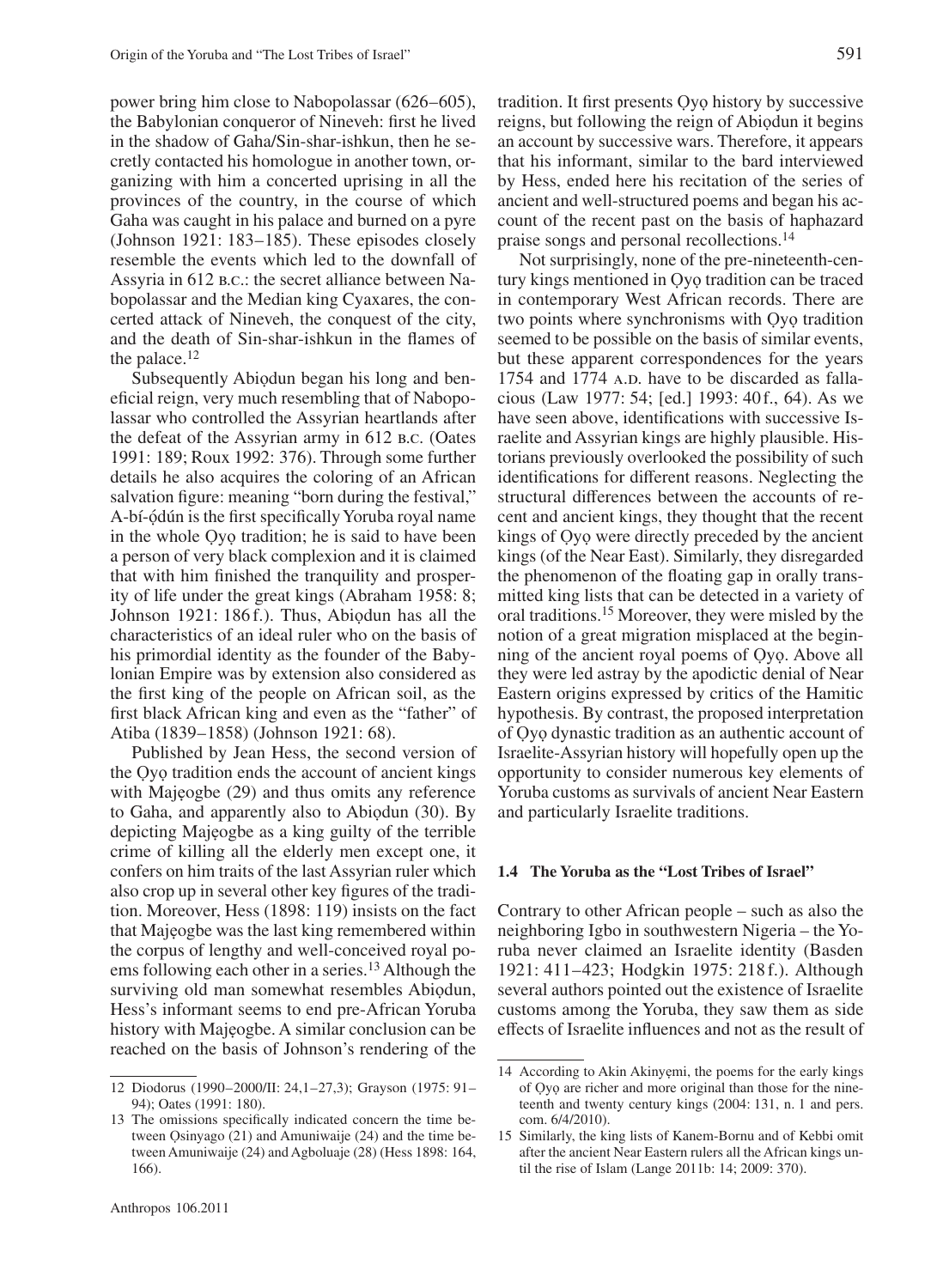a direct cultural transfer through migration from the northern kingdom of Israel (Johnson 1921: 6f., 154; Biobaku 1955: 12f.). More recently, reexamination of the Ọyọ dynastic tradition in combination with a comparison of cultural traits led to the conclusion that direct links must have existed between the northern Israelites and the Yoruba. However, owing to the incomplete study of Ọyọ tradition, this conclusion did not indicate the precise nature of the historical connection between ancient Israel and the Ọyọ-Yoruba. Avoiding the unmentionable notion of mass migration from the ancient Near East, it suggested instead that the remnants of Israelite traditions and culture traits were the result of sporadic influences from Syria-Palestine via Egypt, or of long-lasting trade relations between Phoenician North Africa and sub-Saharan West Africa (Lange 1999: 138– 140; 2004: 239– 242).

The notion of the Ten Lost Tribes of Israel on the other hand is a convenient designation for the Northern Israelites deported by Tiglath-pileser III and Sargon II in the second half of the eighth century b.c. and their descendants.16 According to different authors, either the majority of the inhabitants of the northern kingdom or just the upper social stratum was deported by the Assyrians (Na'aman 1993: 117– 119; Younger 1998). The Assyrian authorities resettled the deportees in the region of Hubur/ Gozan, in northern Assyria and in the cities of the Medes in Persia.17 Most often the exiled Israelites are supposed to have been assimilated in their new settlements by the indigenous populations, so that the idea of the lost tribes of Israel surviving in some other location is thought to correspond to a myth without historical foundation (Charlesworth, ABD/ IV: 372; Parfitt 2002: 3–24). However, the general deportation praxis of the Assyrian authorities consisted in the resettlement of homogeneous communities in order to sustain high morale and the will to live and to work (Oded 1979: 33–74; Liverani 2005: 151). Also, traces of Israelite deportees having maintained their identity can be found in Assyrian documents from seventh-century Gozan/Guzana, showing that some of these people were incorporated into the Assyrian army, while others were employed in the administration (Becking 1992: 61– 94; Oded 1979: 75–115). Since moreover Israelites are well-known for their strong feelings of identity based on firm religious bonds, it is unlikely that during their relatively short Assyrian exile extendsettled in homogeneous groups.

From a comparative analysis of Ọyọ dynastic tradition and ancient Near Eastern history, it appears that Israelites migrated to West Africa subsequently to the fall of the Assyrian Empire, and that their descendants survive as the core people of the presentday Ọyọ-Yoruba. Indeed, Ọyọ tradition reveals that the ancestral Yoruba were mainly composed of Israelites, who, in the course of their history, became influenced by Assyrian views of past events. Providing precious details about the ancient Near Eastern history of their ancestors, it begins with some information on the Omride dynasty which ruled over Israel in the second half of the tenth and the first half of the ninth century. It continues by emphasizing the importance of the first Assyrian intervention in Israelite history – which took place in 841 b.c. – and at the same time it underlines the subservient role of Ọmọsanda/Jehu with respect to the Assyrian conquerors.18 Subsequently it depicts favourably some of the Israelite kings, and alluding to the Assyrian conquest of Samaria in 722 b.c., it mentions the departure of the people into exile under the leadership of Ofiran/Sargon II. From now on substituting Assyrian for Israelite kings it describes the settlement of the people under their new kings in the region of Hubur/Igboho, their main place of exile (situated in eastern Syria). It refers to the death of the last metropolitan Assyrian king in Nineveh in 612 b.c., and hence to the end of the Assyrian exile, first in a sympathetic and later in a hostile way, reflecting pro- and anti-Assyrian sentiments among immigrant groups to West Africa. The latter attitude would seem to have been particularly appropriate for Babylonian groups which, though unable to join the fight of their brethren on account of their settlement in Syria, sided emotionally with them and, therefore, later styled Abiọdun/Nabopolassar as a national hero. Indeed, we know from other early West African sources that refugees from the collapsing Assyrian Empire to sub-Saharan Africa included – besides former Israelites – descendants of deportees from Babylonia, Elam and Urartu, as well as descendants of deported Kassites, Aramaeans, and Hittites.19 We also know that Nabopolassar (called Bulu and Maru-Tamau) is given a key position towards the end of the Near Eastern sec-

<sup>16</sup> Becking (1992: 8-94); Parfitt (2002: 3-24); Bruder (2008:  $11 - 18$ ).

<sup>17</sup> 2 Kgs 15:29; 17:6; 1 Chr 2:26; Judg 18:13; Becking (1992: 61-77); Na'aman (1993).

<sup>18</sup> Ahlström (1993: 592– 596); Lange (1999: 88– 99; 2004: 230– 240).

<sup>19</sup> On the participation of these people in the flight to West Africa, see Lange (2009:  $369 - 375$ , and 2011b:  $13 - 17$ ).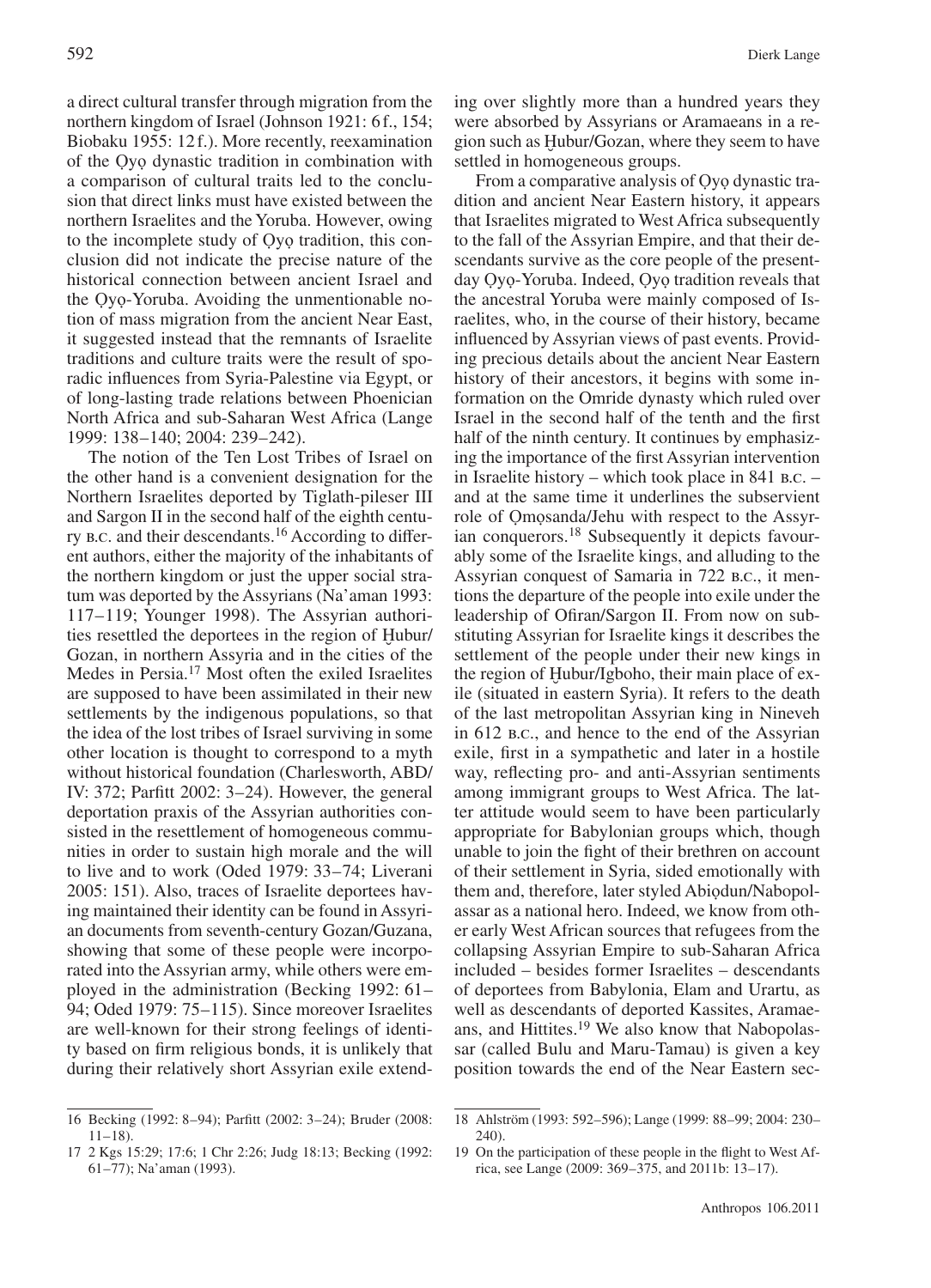tions of the king lists of Kanem and Kebbi (Lange 2011b: 13; 2009: 374). However, Israelite kings and concepts figure more centrally in Ọyọ tradition than Assyrian and Babylonian rulers, only Abiọdun/Nabopolassar acquiring a disproportionate importance. While this insistence on Israelite history in the tradition adopted for all immigrant settlers does not prove that Israelites constituted the majority among the original state founders of Ọyọ, it doubtlessly indicates that descendants of Israelites were the most relevant ethnic element of all the immigrant groups with respect to the capacity of shaping and transmitting the people's ancient Near Eastern history.

The Ten Lost Tribes properly speaking are largely absent from Ọyọ dynastic tradition. They appear, however, in the creation account dealing with the seven princes whom Olodumare/El let down on a chain to the primordial sea. Each of these princes received a heritage, but the youngest, Ọranyan/ Ọranmyian, the equivalent of Jacob, was given the instruments of creation and, therefore, he became the creator of the solid ground on the water (in Ọyọ/Samaria). Having thus created the earth, Ọranyan/Jacob emerged naturally as its ruler. The seven princes dispersed in Yorubaland where they founded seven kingdoms, Ọranyan/Jacob becoming the founder of the Ọyọ/Israelite Empire (Hess 1898: 121–123; Johnson 1921: 8 f.). As in the Hausa legend mentioned above, the number of ten tribes is reduced among the West African immigrants to seven, but in the case of the Yoruba tradition the right to rule is related to creation, and hence to legitimate power and not to patriarchal descent. The former Israelite meaning of the concept – as far as we know it from the Hebrew Bible – was, therefore, given a quite different, and in certain aspects perhaps more ancient meaning. Also, while in the biblical tradition it refers solely to Israelite tribes (the non-Israelites being the sons of an illegitimate wife), in Oyo tradition it connects Israel with other nations (classified in the Hausa tradition under the sons of the slave maid) in consequence of Assyrian deportations. By providing Ọranyan/Jacob with the role of creator of the earth, the tradition *ipso facto* confers on the revived Israelite kingdom of the Ọyọ-Yoruba – by a complete reversal of the situation created in the Near East by the Assyrian conquests – the legitimate right to dominate all the others, who in the West African context were the descendants of other deported nations.20

The article is a revised version of a paper presented at the Conference "Jews and Judanism in Black Africa and Its Diaporas" which was held at the School of African and Oriental Studies, University of London, 30-31 October 2010.

# **Abbreviations**

- ABD Freedman, D. N. (ed.), The Anchor Bible Dictionary. 6 Vols. New York: Doubleday. 1992.
- DDD Toorn, K. van der, et al. (eds.), Dictionary of Deities and Demons in the Bible. Leiden: Brill. 1995.
- HALAT Baumgartner, W. et al., Hebräisches und aramäisches Lexikon zum Alten Testament. 5 Bde. Leiden: Brill. 1967– 1996. [3. Aufl.]
- LÄ Helck, W. und E. Otto (Hrsg.), Lexikon der Ägyptologie. 7 Bde. Wiesbaden: Harrassowitz. 1975–1992.
- RLA Streck, M. P. (Hrsg), Reallexikon der Assyriologie und vorderasiatischen Archäologie. 12 Bde. Berlin: W. de Gruyter. 1932-2011. [Not Finished]

# **References Cited**

### **Abraham, Roy Clive**

1958 Dictionary of Modern Yoruba. London: University of London Press.

### **Agiri, Babatunde A.**

1975 Early Oyo History Reconsidered. *History in Africa* 2:  $1 - 16.$ 

### **Ahlström, Gösta W.**

1993 The History of Ancient Palestine from the Palaeolithic Period to Alexander's Conquest. Sheffield: Sheffield JSOT Press. (Journal for the Study of the Old Testament; Supplement Series, 146)

# **Akínyemí, Akíntúndé<br>2004 – Vorùbá Royal E**

2004 Yorùbá Royal Poetry. A Socio-Historical Exposition and Annotated Translation. Bayreuth: Breitinger. (Bayreuth African Studies Series, 71)

### **Arnett, Edward John**

1922 The Rise of the Sokoto Fulani. Being a Paraphrase and in Some Parts a Translation of the Infaku'l maisuri of Sultan Mohammed Bello. Kano: Government Printer.

### **Astour, Michael C.**

1971 841 B.C. The First Assyrian Invasion of Israel. *Journal of the American Oriental Society* 91: 383– 389.

### **Bascom, William**

1969 The Yoruba of Southwestern Nigeria. New York: Holt, Rinehart, and Winston.

# 1921 Among the Ibos of Nigeria. Philadelphia: J. B. Lippincott.

**Basden, Georges Thomas**

#### **Becking, Bob**

1992 The Fall of Samaria. A Historical and Archaeological Study. Leiden: Brill. (Studies in the History of the Ancient Near East, 2)

<sup>20</sup> In line with the Israelite figures of Ajaka/Isaac, Ọranyan/Jacob and Oluasu/Joash the Yoruba name seems to be derived from Jeroboam (may the people be great), the name of the founder of the Northern Kingdom of Israel (Evans, ABD/ III: 742– 745).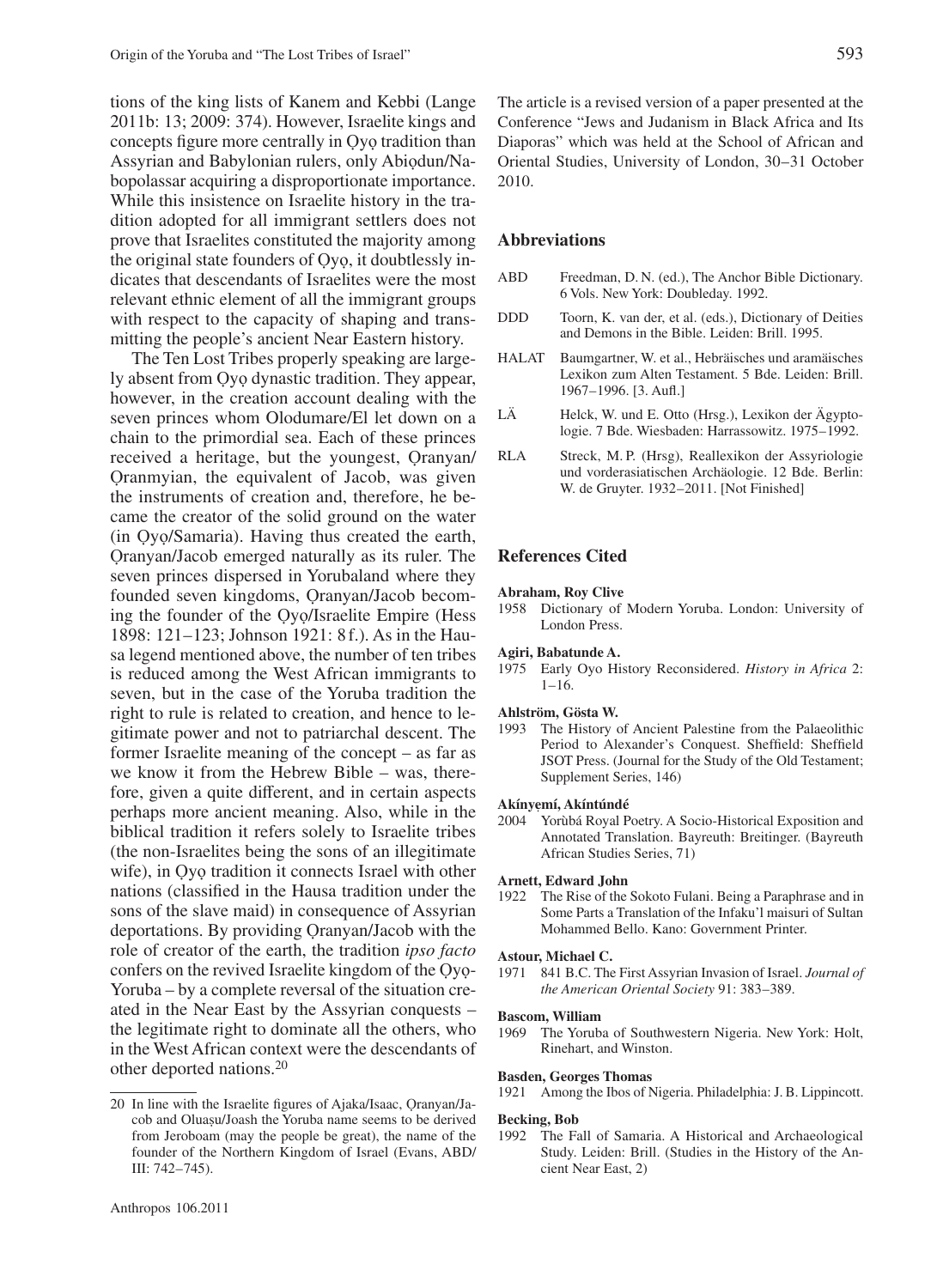# **Bello, Muhammad**<br>1964 **Infão al-may**

1964 Infāq al-maysūr. (Ed. Abū Bakr Gummī.) Cairo: Dār wamaṭābiʿ al-shaʿb. [WR 1812]<br>.

### *Die Bibel*

1980 Einheitsübersetzung der Heiligen Schrift. Stuttgart: Katholische Bibelanstalt.

# **Biobaku, Saburi O.**

1955 The Origin of the Yoruba. Lagos: University of Lagos. (Humanities Monograph Series, 1)

### **Bowen, Thomas Jefferson**

1857 Central Africa. Adventures and Missionary Labors in Several Countries in the Interior of Africa from 1849 to 1856. Charleston: Smith and Whilden.

### **Bruder, Edith**

2008 The Black Jews of Africa. History, Religion, Identity. Oxford: Oxford University Press.

### **Burstein, Stanley Mayer**

1978 The Babyloniaca of Berossus. Malibu: Undena. (Sources from the Ancient Near East, 1/5)

# **Day, John**<br>1985 Goo

God's Conflict with the Dragon and the Sea. Echoes of a Canaanite Myth in the Old Testament. Cambridge: Cambridge University Press. (University of Cambridge Oriental Publications, 35)

### **Diodorus of Sicily**

1990– 2000 The Library of History. (Transl. C. H. Oldfather.) Vol. 2. Cambridge: Harvard University Press. [WR c. 30 B.C.]

### **Ellis, Alfred Burton**

1894 The Yoruba-Speaking Peoples of the Slave Coast of West Africa. London: Chapman and Hall.

### **Fage, John Donnelly**

1976 A History of Africa. London: Hutchinson.

### **Falọla, Toyin,** and **Michel R. Doortmont**

1989 Iwe itan Ọyọ. A Traditional Yoruba History and Its Author. *Journal of African History* 30: 301-329.

### **Grayson, Albert K.**

1975 Assyrian and Babylonian Chronicles. Locust Valley: J.J. Augustin. (Texts from Cuneiform Sources, 5)

# **Henige, David**

1982 Oral Historiography. London: Longman.

### **Hess, Jean**

1898 L'âme nègre. Paris: Calmann Lévy.

# **Hodgkin, Thomas**

1975 Nigerian Perspectives. An Historical Anthology. London: Oxford University Press.

# **Hogben, Sidney John,** and **Anthony H. M. Kirk-Greene**

1966 The Emirates of Northern Nigeria. A Preliminary Survey of Their Historical Traditions. London: Oxford University Press.

### **Ibn Qutayba,** 'Abdall¯ah Ibn-Muslim

1960 K. al-maʿārif. (Ed. Th. ʿUkāsha.) Cairo: Dar al-maʿārif. [WR A.D. 880]

### **Johnson, Samuel**

1921 The History of the Yorubas from the Earliest Times to the Beginning of the British Protectorate. London: Routledge.

### **al-Kisā'ī**

1978 as al-anbiyā'. (Transl. W. M. Thackstone, The Tales of ˙ the Prophets.) Boston: Hall.

### **Lange, Dierk**

- 1977 Le dīwān des sultans du (Kānem-)Bornū. Chronologie et histoire d'un royaume africain (de la fin du X<sup>e</sup>. siècle jusqu'à 1808). Wiesbaden: Franz Steiner Verlag. (Studien zur Kulturkunde, 42)
- 1995 Ifẹ and the Origin of the Yoruba. Historiographical Considerations, *Ife – Annals of the Institute of Cultural Studies* 6: 39–49.
- 1997 Das hebräische Erbe der Yoruba. I: Ursprungssagen, Schöpfungsmythen und Festrituale. *Zeitschrift der Deutschen Morgenländischen Gesellschaft* 147: 77– 136.
- 1999 Das hebräische Erbe der Yoruba. II: Israelitische Geschichte und kanaanäischer Kult. *Zeitschrift der Deutschen Morgenländischen Gesellschaft* 149: 79– 144.
- 2004 Ancient Kingdoms of West Africa. Africa-Centred and Canaanite-Israelite Perspectives. A Collection of Published and Unpublished Studies in English and French. Dettelbach: J. H. Röll.
- 2006 The Mune-Symbol as the Ark of the Covenant between Duguwa and Sefuwa in Ancient Kanem. *Borno Museum Society Newsletter* 66–67: 15–25.
- 2008 Islamic Feedback or Ancient Near Eastern Survivals? A Reply to David Henige. *Paideuma* 54: 253– 264.
- 2009 An Assyrian Successor State in West Africa. The Ancestral Kings of Kebbi as Ancient Near Eastern Rulers. *Anthropos* 104: 359– 382.
- 2010a Afrika südlich der Sahara Von den Sakralstaaten zu den Großreichen. In: J. Fried und E.-D. Hehl (Hrsg.), WBG Weltgeschichte. Eine Globale Geschichte von den Anfängen bis ins 21. Jahrhundert. Bd. 3: Weltdeutungen und Weltreligionen 600 bis 1500; pp. 103-116. Darmstadt: Wissenschaftliche Buchgesellschaft.
- 2010b An Introduction to the History of Kanem-Borno. The Prologue of the *Dīwān*. *Borno Museum Society Newsletter* 76/84: 79– 103.
- 2011a Abwanderung der assyrischen *Tamkaru* nach Nubien, Darfur und ins Tschadseegebiet. In: B. Nowak et al. (éds.), Mélanges Michal Tymowski; pp. 199–226.
- 2011b The Founding of Kanem by Assyrian Refugees c. 600 B.C.E. Documentary, Linguistic, and Archaeological Evidence. Boston: African Studies Center. (Working Papers in African Studies, 267)
- 2011c New Evidence on the Foundation of Kanem. Archaeology, Yemenite Traditions, and Zaghawa Origins. In: A. Mustapha (ed.), Kanem-Borno – Two Thousand Years of History. Proceedings of the Centenary Conference, 12– 16, November 2007. [In Press]

### **Last, Murray**

1980 Historical Metaphors in the Kano Chronicle. *History in* Africa 7: 161-178.

### **Law, Robin**

- 1977 The Ọyọ Empire, c. 1600 c. 1836. A West African Imperialism in the Era of the Atlantic Slave Trade. Oxford: Clarendon Press.
- 1985 How Many Times Can History Repeat Itself? Some Problems in the Traditional History of Oyo. *The International Journal of African Historical Studies* 18: 33– 51.
- 2009 The "Hamitic Hypothesis" in Indigenous West African Historical Thought. *History in Africa* 36: 293-314.

### **Law, Robin** (ed.)

1993 Contemporary Source Material for the History of the Old Oyo Empire, 1627– 1824. Ibadan: Institute of African Studies, University of Ibadan.